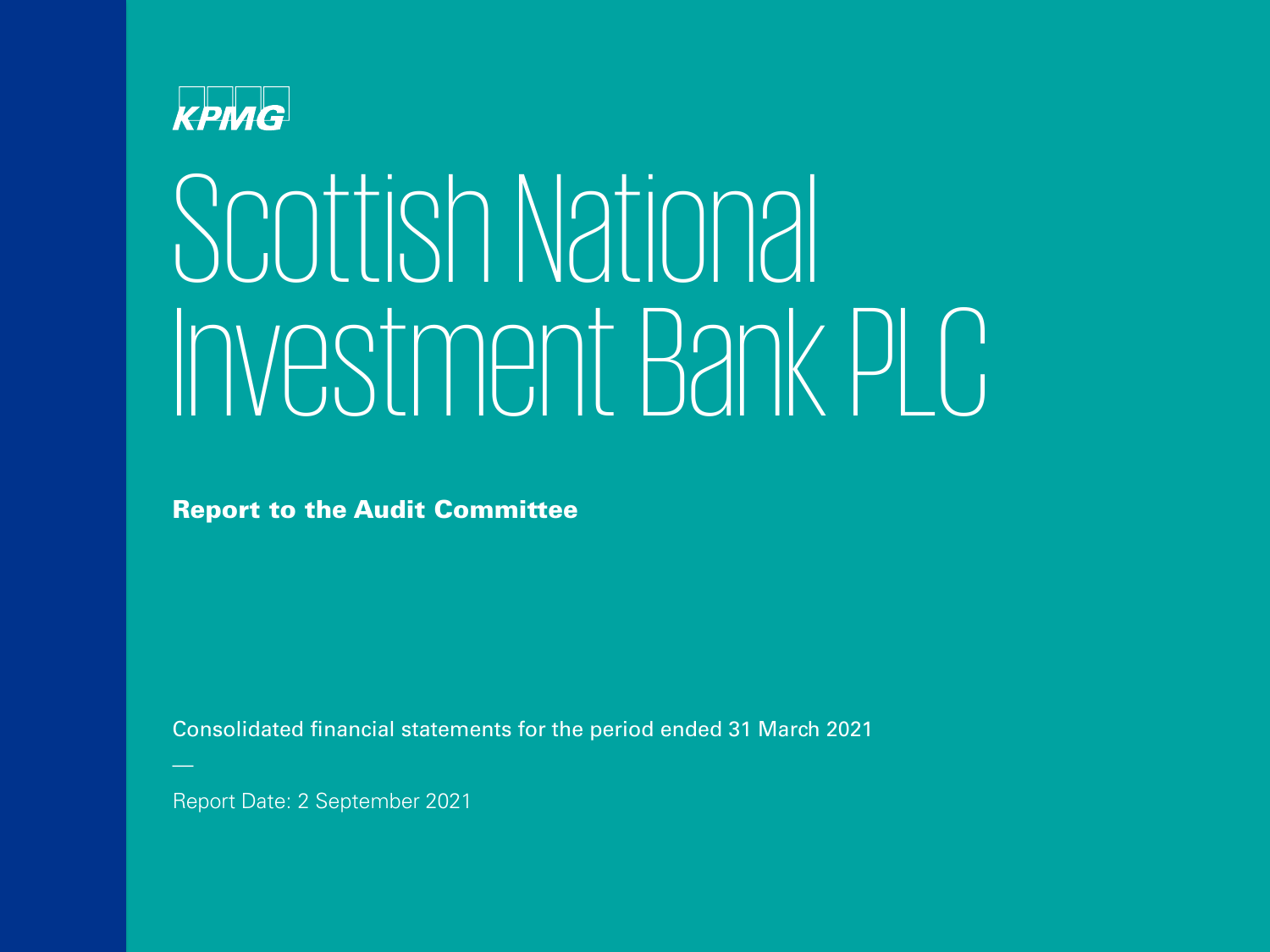### Introduction

#### To the Audit Committee of Scottish National Investment Bank plc

We are pleased to have met with you on 24 August 2021 to discuss the results of our audit of the consolidated financial statements of Scottish National Investment Bank plc ("SNIB" or the "Company") and its subsidiaries (the "Group"), as at and for the period ended 31 March 2021.

This report provides our final audit findings, including findings on the areas that were outstanding at the time of the Audit Committee meeting. This report should be read in conjunction with our audit plan and strategy report, presented on 1 June 2021.

Our audit is now complete subject to the items noted on page 6. There were no significant changes to our audit plan and strategy.

We expect to issue an unmodified Auditor's Report.

We draw your attention to the important notice on pages 3 and 4 of this report, which explains:

- The purpose of this report; and
- Limitations on work performed;
- Restrictions on distribution of this report.

Yours sincerely,

1 Mort

Philip Merchant 2 September 2021

#### How we have delivered audit quality

Audit quality is at the core of everything we do at KPMG and we believe that it is not just about reaching the right opinion, but how we reach that opinion.

We consider risks to the quality of our audit in our engagement risk assessment and planning discussions.

We define 'audit quality' as being the outcome when audits are:

- **Executed consistently**, in line with the requirements and intent of applicable professional standards within a strong [system](#page-2-0)  of quality controls and
- All of our related activities are undertaken in an environment of the utmost level of **objectivity**, independence, **ethics** and *[integrity](#page-18-0)*.

| <b>Contents</b>                                  | Page |
|--------------------------------------------------|------|
| Important notice                                 | 3    |
| Our audit findings                               | 5    |
| Significant risks and other areas of audit focus |      |
| Audit risks and our audit approach               | 8    |
| <b>Wider scope</b>                               | 15   |
| <b>Appendices</b>                                | 19   |

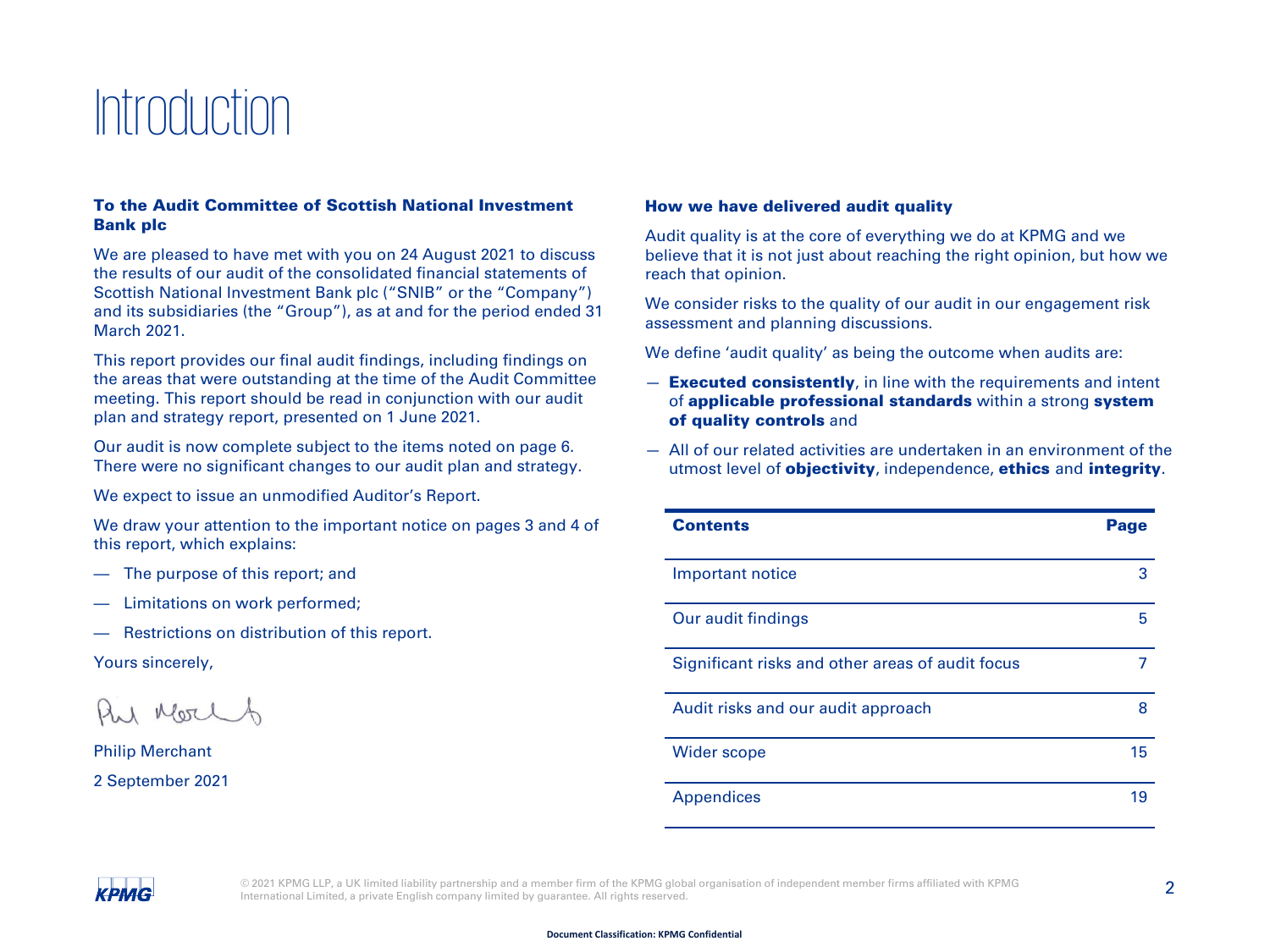### <span id="page-2-0"></span>Important notice

This report is presented under the terms of the Audit Scotland letter of appointment.

- Circulation of this report is restricted.
- The content of this report is based solely on the procedures necessary for our audit.

#### Restrictions on distribution

This report is not suitable to be relied on by any party wishing to acquire rights against KPMG LLP (other than the Beneficiaries) for any purpose or in any context. Any party other than the Beneficiaries that obtains access to this report or a copy (under the Freedom of Information Act 2000, the Freedom of Information (Scotland) Act 2002, through a Beneficiary's Publication Scheme or otherwise) and chooses to rely on this report (or any part of it) does so at its own risk. To the fullest extent permitted by law, KPMG LLP does not assume any responsibility and will not accept any liability in respect of this report to any party other than the Beneficiaries.

#### Purpose of this report

This Report has been prepared in connection with our audit of the consolidated financial statements of Scottish National Investment Bank plc (the 'Company') and its subsidiaries (the 'Group'), prepared in accordance with International Financial Reporting Standards ('IFRSs'), as at and for the period ended 31 March 2021.

This report has been prepared in accordance with the responsibilities set out within the Audit Scotland's Code of Audit Practice ("the Code"). The Code sets out SNIB's responsibilities in respect of:

- Corporate governance;
- Financial statements and related reports;
- Standards of conduct for prevention and detection of fraud and error;
- Financial position; and
- Best value.

This report is for the benefit of Scottish National Investment Bank Plc ("SNIB") and is made available to Audit Scotland, the Auditor General and the Scottish Government, as a body (together "the Beneficiaries"). This report has not been designed to be of benefit to anyone except the Beneficiaries. In preparing this report we have not taken into account the interests, needs or circumstances of anyone apart from the Beneficiaries, even though we may have been aware that others might read this report. We have prepared this report for the benefit of the Beneficiaries alone.

This report summarizes the key issues identified during our audit but does not repeat matters we have previously communicated to you.

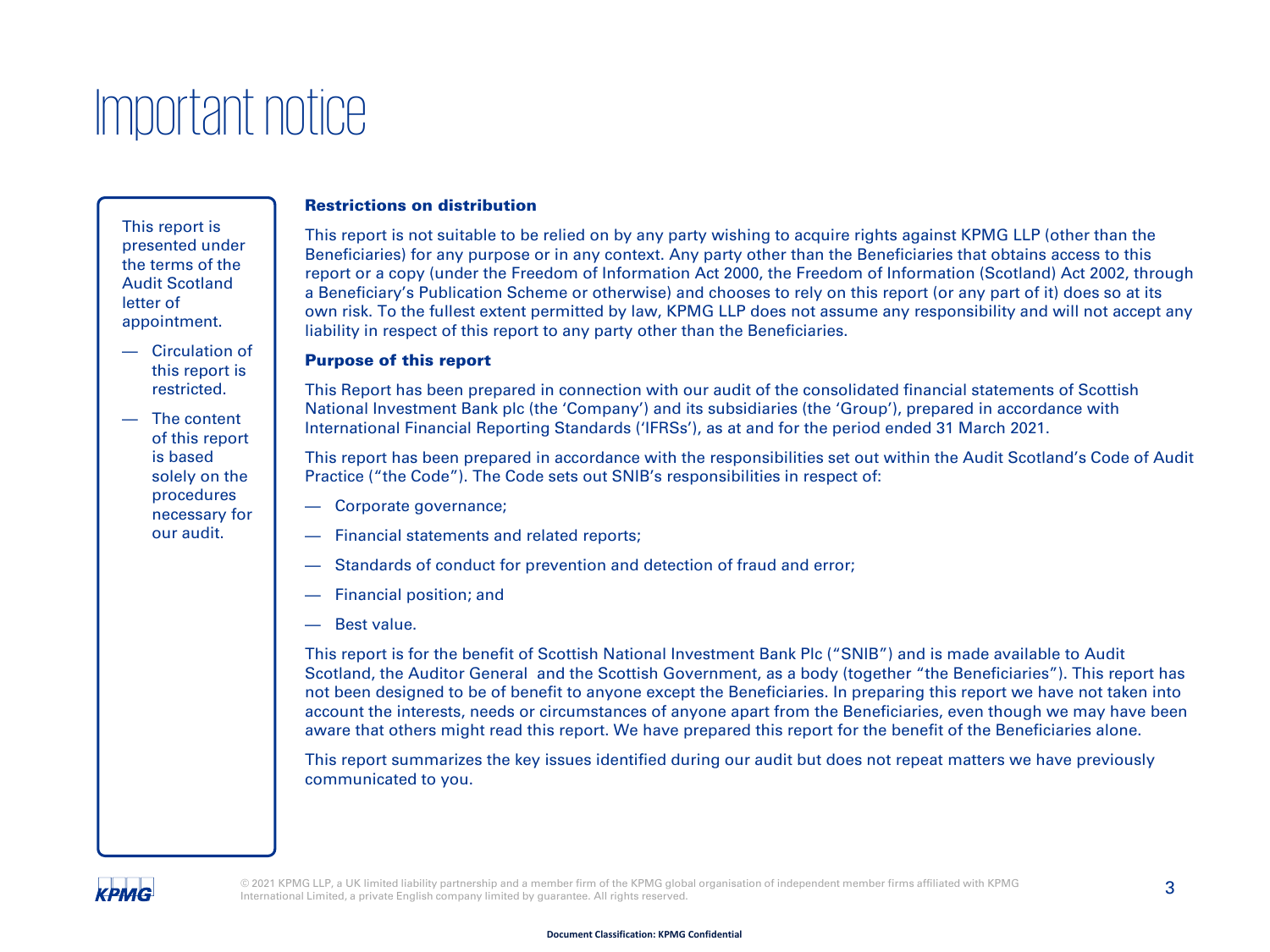### Important notice (continued)

#### Limitations on work performed

This Report is separate from our audit report and does not provide an additional opinion on the Group's financial statements, nor does it add to or extend or alter our duties and responsibilities as auditors reporting to the Company's members in accordance with the Companies Act. Nothing in this report constitutes an opinion on a valuation or legal advice.

We have not designed or performed procedures outside those required of us as auditors for the purpose of identifying or communicating any of the matters covered by this Report.

The matters reported are based on the knowledge gained as a result of being your auditors. We have not verified the reliability or accuracy of any information obtained in the course of our work, other than in the limited circumstances set out in the scoping and purpose section of this report.

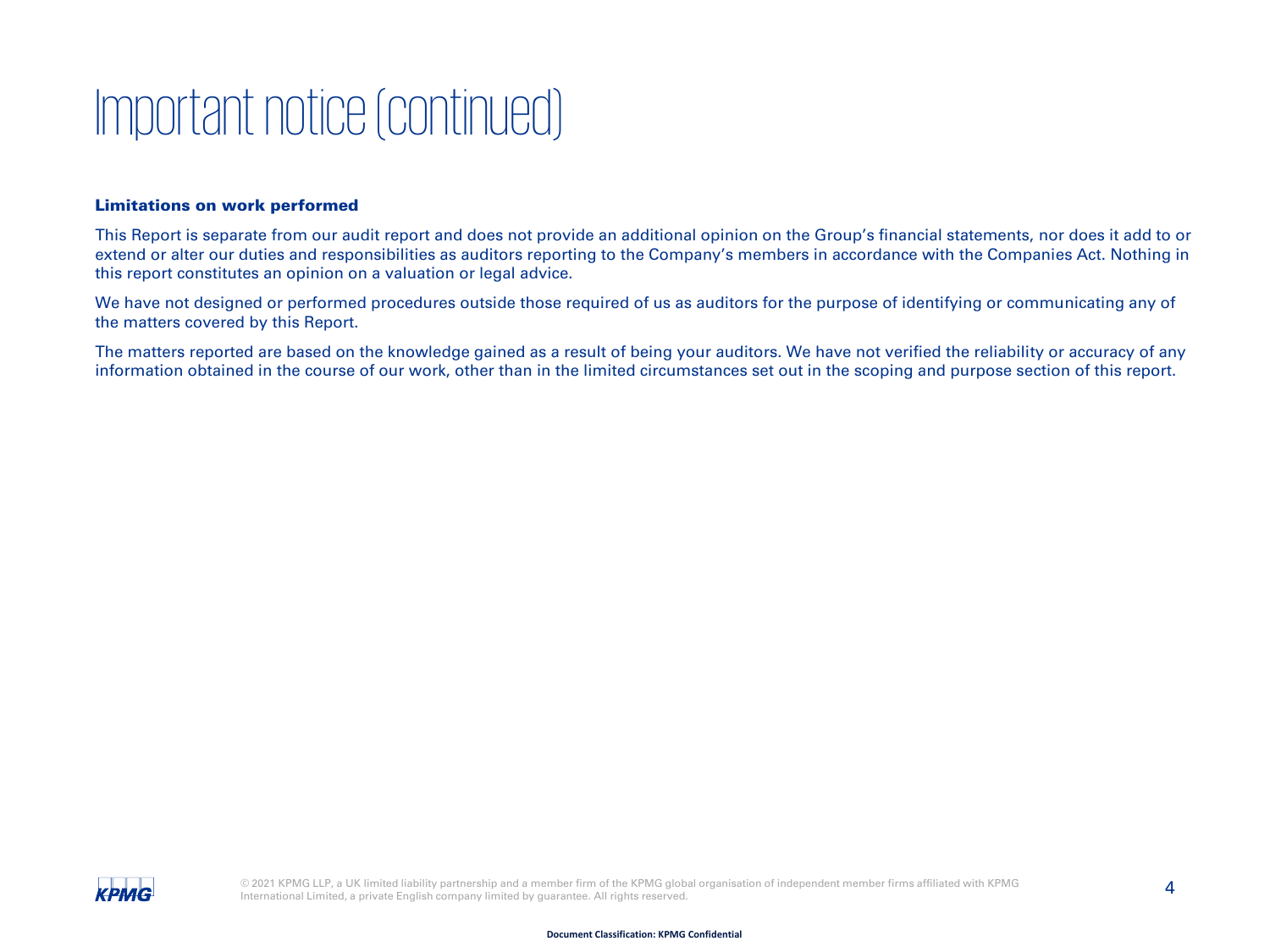### Our audit findings

| <b>Significant audit</b><br>risks  |                       |  |  |
|------------------------------------|-----------------------|--|--|
| <b>Risk</b>                        | <b>Risk</b><br>change |  |  |
| Management<br>override of controls | N٥                    |  |  |

Pages 8-11

#### **Our findings** We did not detect evidence of management override of controls from the audit work performed to date.

We found the Company's valuation of unlisted investments to be acceptable.

#### Audit misstatements

Valuation of unlisted

investments (key accounting estimate)

A summary of audit misstatements is presented on page 23. All misstatements identified by us were corrected, the cumulative impact on the group's financial statements was:

|           |               | f'000 | f'000 |
|-----------|---------------|-------|-------|
| Dr        | <b>Assets</b> | 806   |       |
| <b>Cr</b> | Liabilities   |       | 341   |
| Cr        | P&L           |       | 465   |

No

| <b>Materiality</b>                                                                                                                                                                                                                                 | f'000  |  |  |  |  |
|----------------------------------------------------------------------------------------------------------------------------------------------------------------------------------------------------------------------------------------------------|--------|--|--|--|--|
| <b>Financial statements:</b>                                                                                                                                                                                                                       |        |  |  |  |  |
| <b>Total assets</b>                                                                                                                                                                                                                                | 32,840 |  |  |  |  |
| Materiality *                                                                                                                                                                                                                                      | 820    |  |  |  |  |
| Reporting threshold to the Audit<br>Committee                                                                                                                                                                                                      | 41     |  |  |  |  |
| <b>Lower Directors' remuneration materiality:</b>                                                                                                                                                                                                  |        |  |  |  |  |
| Lower materiality:                                                                                                                                                                                                                                 | 1      |  |  |  |  |
| Lower materiality has been applied to Directors' remuneration<br>and expenses in the Directors' remuneration report.                                                                                                                               |        |  |  |  |  |
| * Materiality communicated as per our Audit Strategy was<br>£710k which was based on 2.5% of total assets per the draft<br>trial balance for the period available at that time. We updated<br>materiality based on the final total asset position. |        |  |  |  |  |

#### Control deficiencies

We have not identified any significant control deficiencies.

One other control deficiency is summarised on page 11.

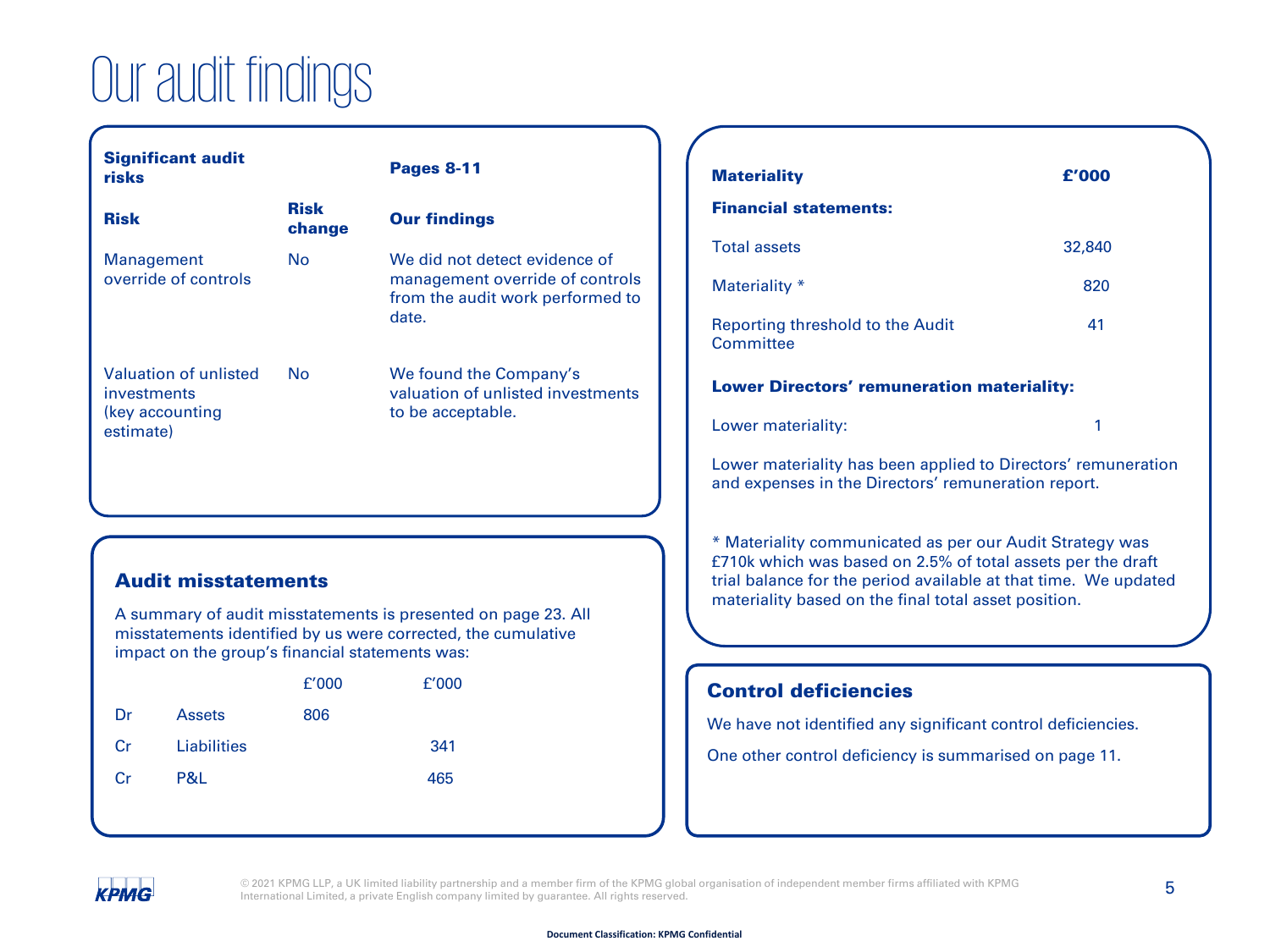### Our audit findings (continued)

#### Outstanding matters

The following items are outstanding as at the date of this Report:

- Approval of the financial statements by the board of directors;
- Receipt of the signed Management Representation Letter;
- Completion of our post balance sheet events review up to the date of sign off; and
- Completion of internal review procedures including our audit file finalisation.

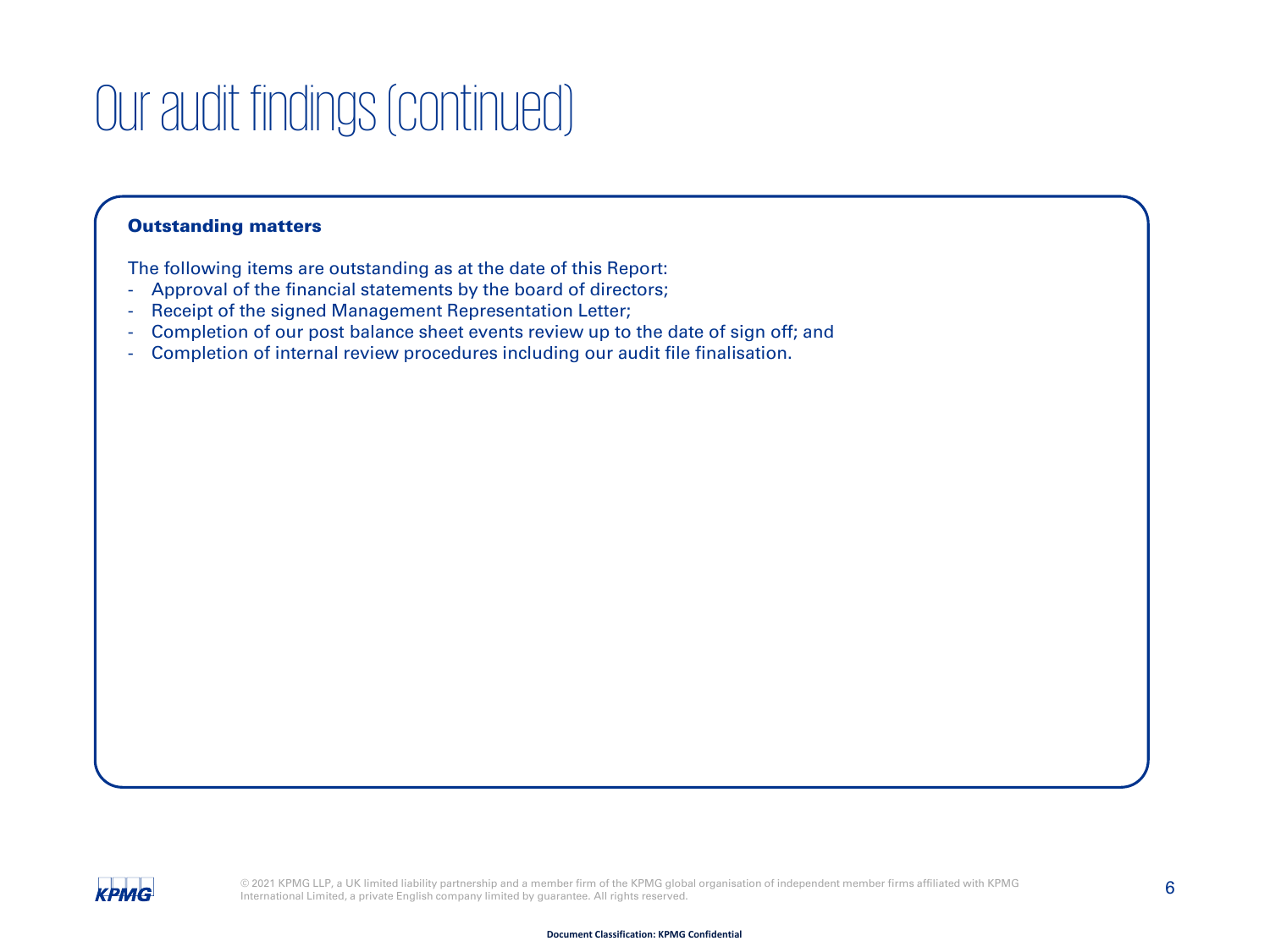### Significant risks and other areas of audit focus

#### We discussed the significant risks which had the greatest impact on our audit with you when we were planning our audit.

Our risk assessment draws upon our understanding of the business obtained during acceptance and planning procedures, knowledge of the industry and the wider economic environment in which SNIB operates.

The risk map shows the identified significant risks and other areas of audit focus.

There have been no changes to our risk assessment or group scoping communicated at planning.

#### Significant Risks

- Management override of controls  $\mathbf{1}$
- Valuation of unlisted investments 2

#### Other Areas of Audit Focus

- Going concern and the impact of COVID-19  $\left( 3\right)$
- Expenses 4
- Cash 5



Other areas of audit focus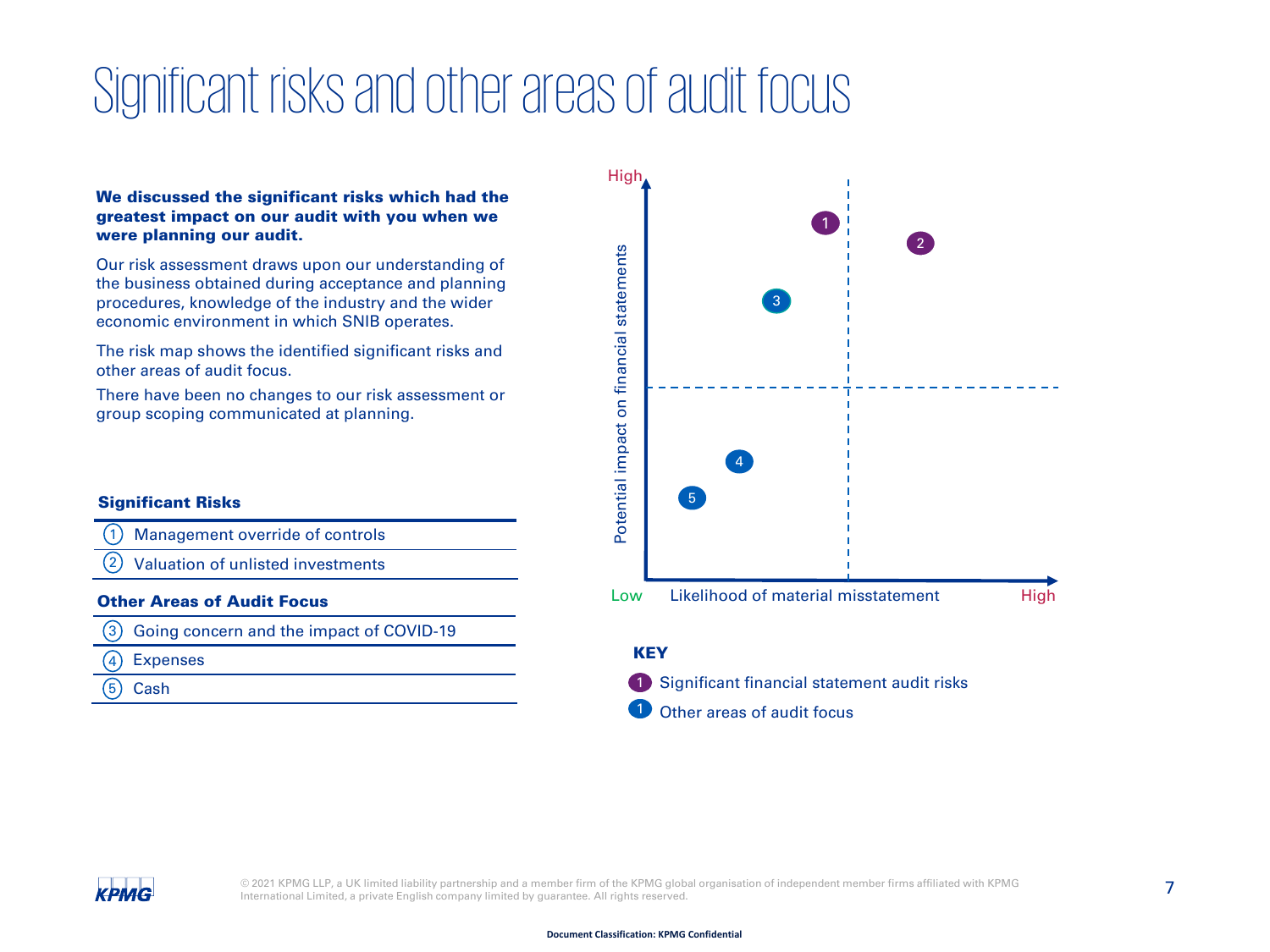### Significant audit risks

#### **Management override of controls\***

Fraud risk related to unpredictable way management override of controls may occur

#### Significant audit risk

#### The risk

- Professional standards require us to communicate the fraud risk from management override of controls as significant.
- Management is in a unique position to perpetrate fraud because of their ability to manipulate accounting records and prepare fraudulent financial statements by overriding controls that otherwise appear to be operating effectively.
- We have not identified any specific additional risks of management override relating to this audit.

- Our audit methodology incorporates the risk of management override as a default significant risk.
- In line with our methodology, we have tested the design and implementation of controls over journal entries.
- We set high risk criteria for specific journals to test substantively. If any journals meet this criteria, we audit each journal individually as part of our year-end audit process.
- We assessed the appropriateness of methods and underlying assumptions used to prepare accounting estimates.
- We assessed the appropriateness of the accounting for significant transactions that are outside the Company's normal course of business, or are otherwise unusual.

#### Our response and the contract of the Our findings

- We have considered what would constitute 'high risk' journal entries based on our understanding of the business.
- We have identified material postclosing journals that we consider to be be 'high risk' and tested them substantively.
- We have identified one journal that met our high-risk criteria and tested it substantively. The journal was found to be appropriate.
- We did not identify any deficiencies in the design or implementation of controls over journal entries.
- We did not identify any significant unusual transactions from the audit work we have performed to date.

#### \*Significant risk that professional standards require us to assess in all cases

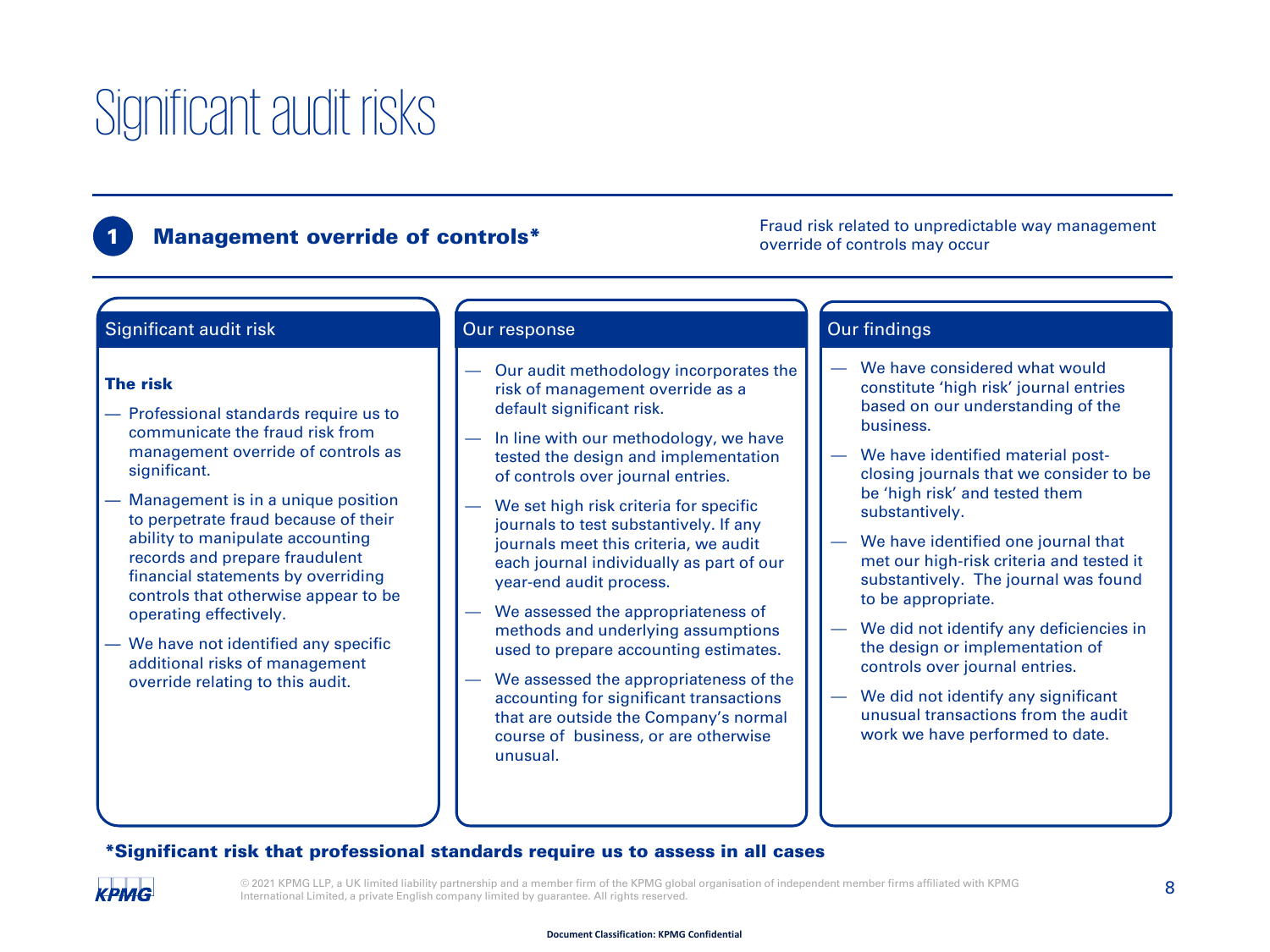#### **Valuation of unlisted investments**

Risk that the carrying value of unlisted investments is materially misstated

#### The risk

- The Group's portfolio of unlisted investments makes up 80.7% of the total assets (based on the draft financial statements as at 31 March 2021). Unlisted investments are measured at fair value, which is established in accordance with the International Private Equity and Venture Capital Valuation Guidelines by using measurements of value such as prices of recent orderly transactions, earnings multiples and net assets. There is a significant risk over the judgement and estimates inherent in the valuation and therefore one of the key areas that our audit will focus on.
- The effect of these matters is that, as part of our risk assessment, we determined that the valuation of unlisted investments has a high degree of estimation uncertainty, with a potential range of reasonable outcomes greater than our materiality for the financial statements as a whole.

#### Significant audit risk **Course Course** Curresponse and findings

- **Methodology choice:** In the context of observed industry best practice and the provisions of the International Private Equity and Venture Capital Valuation Guidelines, we challenged the appropriateness of the valuation basis selected;
- **Our valuations experience:** We challenged management on key judgements affecting investee company valuations, such as the choice of benchmark for earnings multiples. We compared key underlying financial data inputs to external sources, investee company audited accounts and management information as applicable. We challenged the assumptions around sustainability of revenue or earnings based on the plans of the investee companies and whether these are achievable. Our work included consideration of events which occur subsequent to the period end up until the date our audit report;
- **Comparing valuations:** Where a recent transaction is used to value a holding, we obtained an understanding of the circumstances surrounding the transaction and whether it is considered to be on an arm's length basis and suitable as an input into a valuation;
- **Our Corporate Finance expertise:** Based on our assessment of the portfolio we have decided not to formally engage corporate finance specialists.
- **Assessing transparency:** We considered the appropriateness, in accordance with relevant accounting standards, of the disclosures in respect of unlisted investments and the effect of changing one or more inputs to reasonably possible alternative valuation assumptions.

Based on our completed audit procedures, we have not identified any audit differences. We consider the valuations, on the whole, to be towards the higher end of an acceptable range. Refer to pages 10 and 11 for further detail.

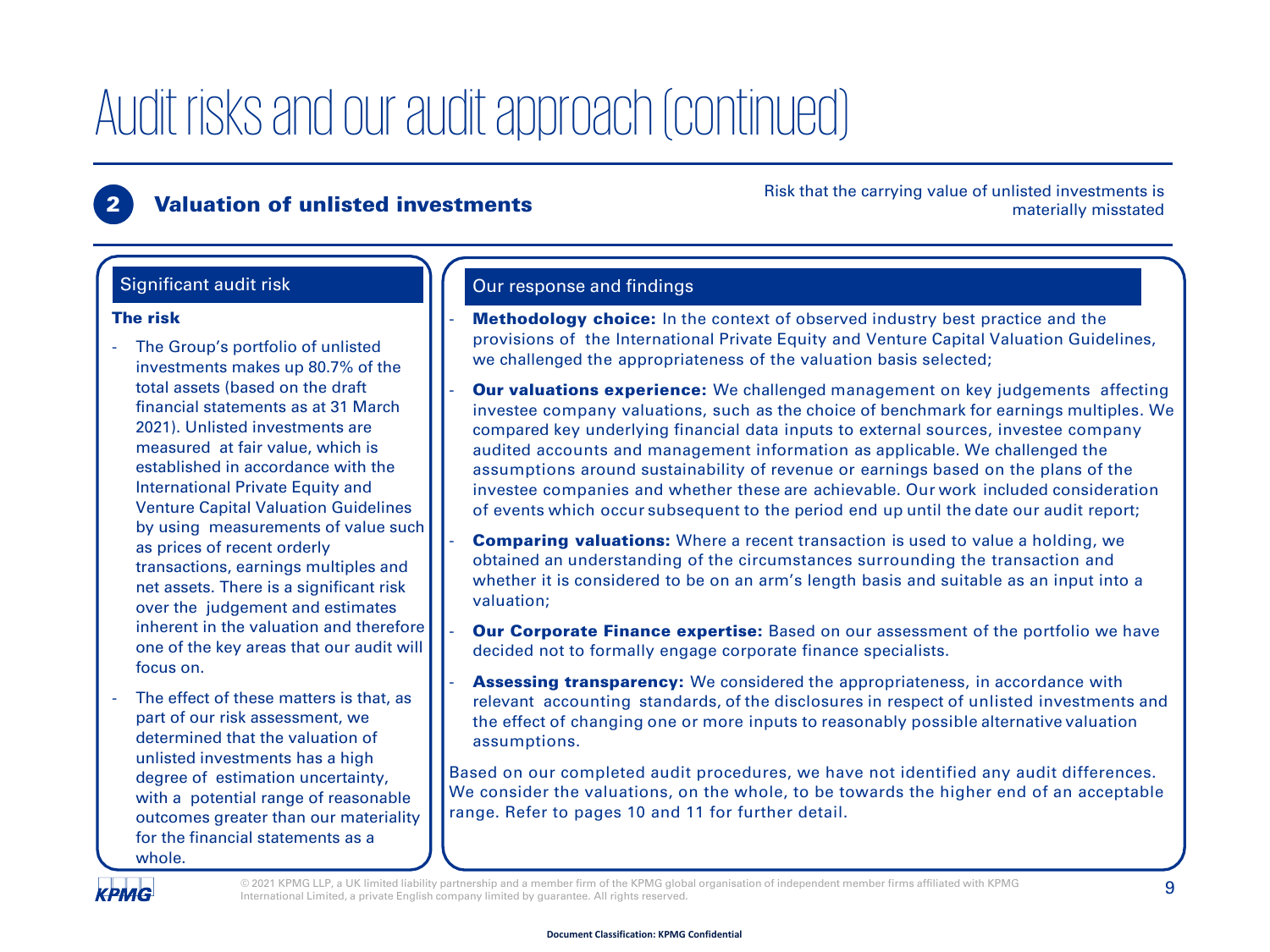### Valuation of unlistedinvestments



We have concluded based on our work to date and discussion with the Audit Committee, that the valuations on the whole are acceptable. We have not raised any proposed judgemental audit differences, meaning we believe that each individual valuation to be within an acceptable range.

We consider the valuations, on the whole, to be towards the higher end of an acceptable range based on our assessment of valuations of the two investments held by SNIB as at period end.

We have considered the controls in place over the unlisted valuation process and substantively tested the year end valuations through a combination of independent verification and challenge over key judgements and assumptions.

#### Disclosures – additional commentary

The FRC expects management to disclose sufficient information to enable investors to understand material sources of estimation uncertainty and have noted their wider disappointment at the level of challenge they received from some companies on the need to improve disclosures. Disclosures should include the range of outcomes or sensitivities for those that have a significant risk of requiring material adjustment in the next year.

Following our initial review of the financial statements we have recommended to enhance other price risk disclosures to reflect the inherently high estimation uncertainty around valuation of unlisted investments. Management have revised the disclosures.

We concluded that the revised disclosure is proportionate but limited by commerciality given the portfolio of two investments. Management recognise these disclosures will be enhanced as the portfolio grows.

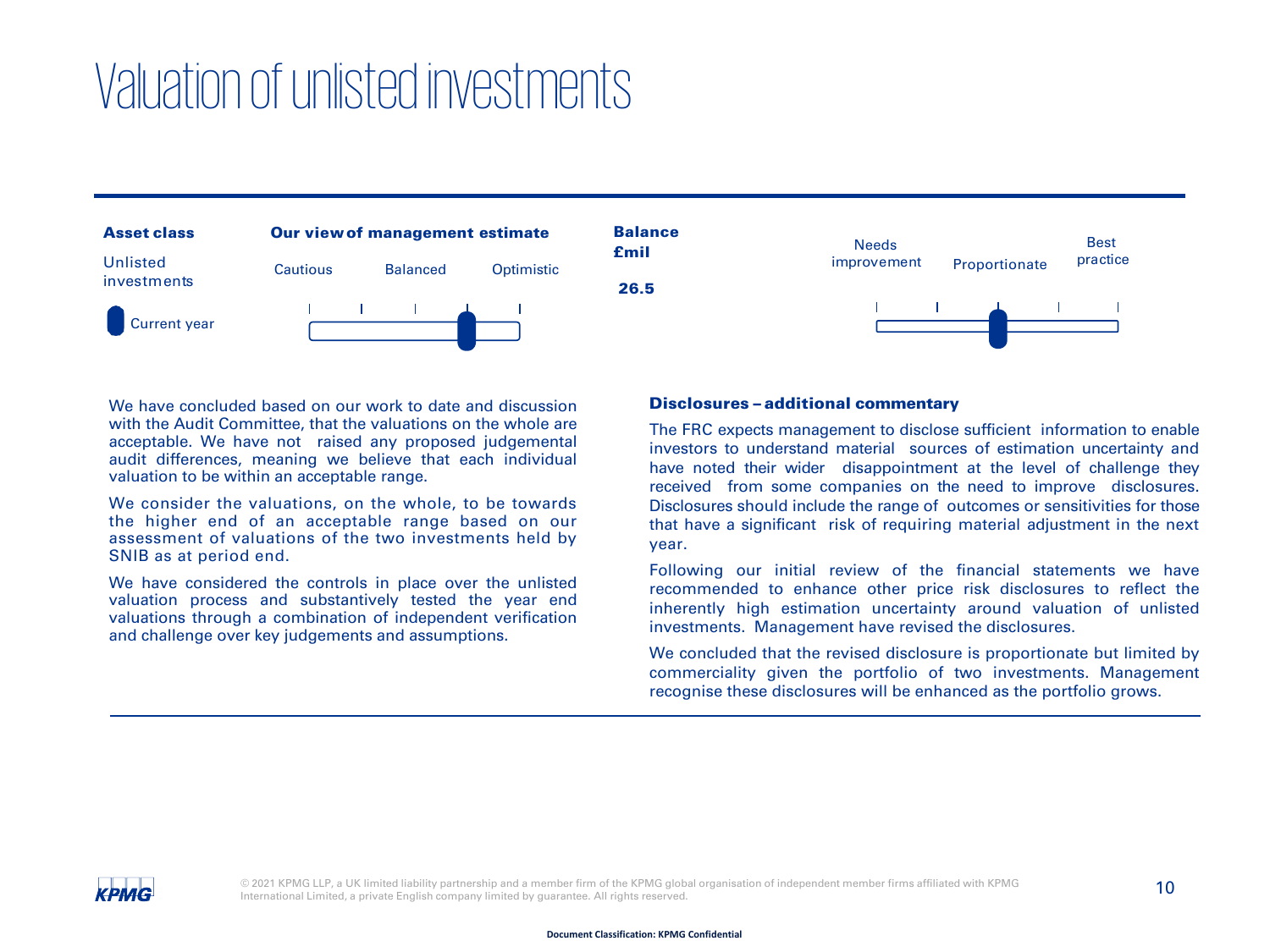### Valuation of unlisted investments (continued)

**Control Deficiency:** We note that the Valuation Committee review the valuation of unlisted investments and provide challenge on the assumptions and judgements which underpin the valuation of those investments. However, given the nature of unlisted investments, the unique characteristics of each, no control can operate to a sufficiently precise degree that would allow us to reduce our level of substantive audit procedures.

We therefore are required to assess the design and implementation of this review control as being ineffective, as directed by auditing standards and our audit methodology as we are not able to rely on this control to mitigate the associated significant audit risk. This has had no impact on our audit approach.

This is a common finding, in particular in relation to unlisted investments, where the threshold to meet formal criteria for an effective management review control are too high and implementation of such control may not be efficient, sustainable or practical. Management often choose to rely primarily on competencies of those performing the controls and wider control environment, rather than on a formalised review control over investments valuations.

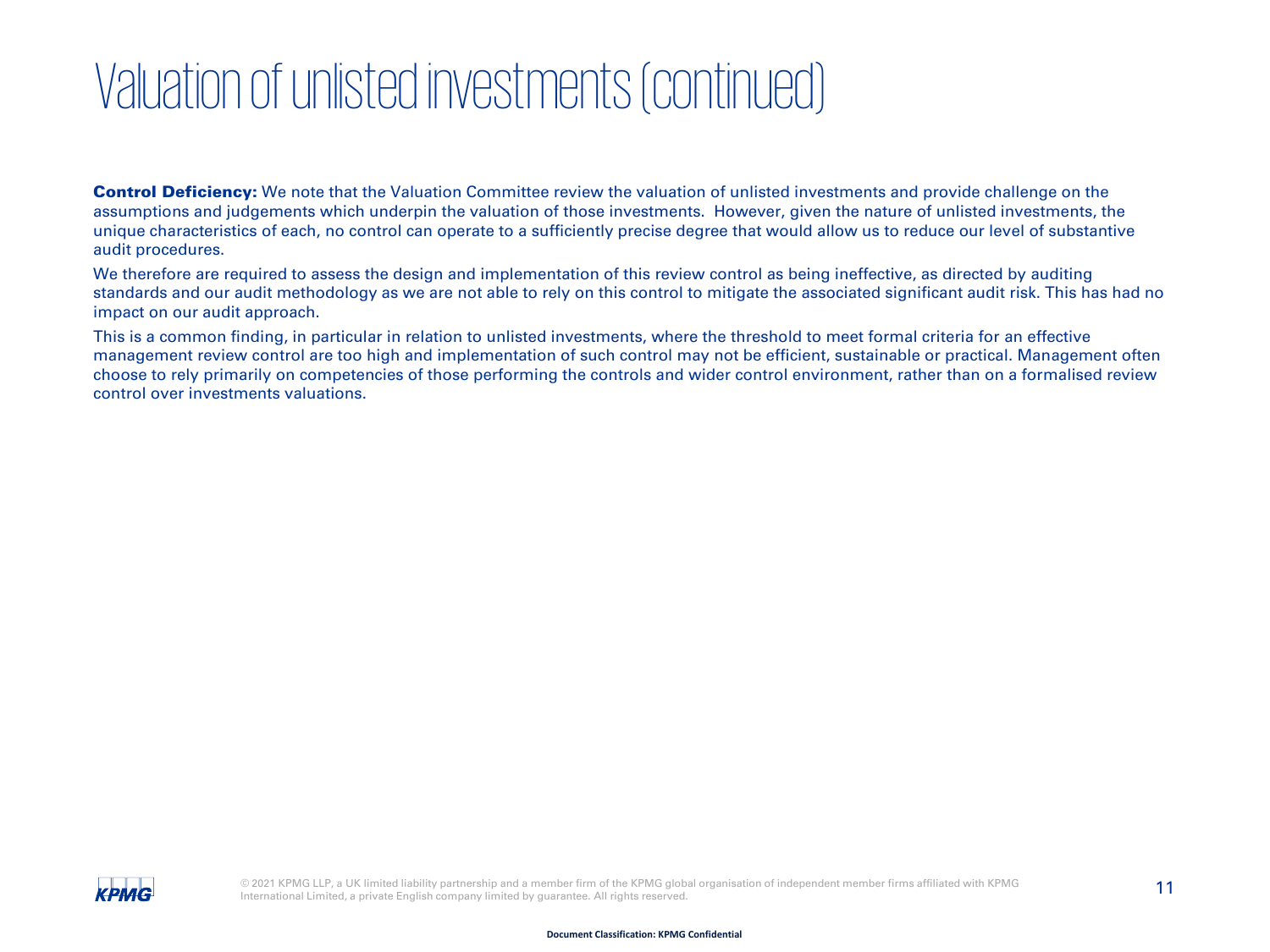**3 Going concern Going concern** Ability of the business to continue as a going concern

#### We evaluated how management's risk assessment process identified business risks relating to events and conditions that may cast significant doubt on the ability to continue as a going concern; We evaluated any models management uses in its assessment and evaluated how the information system captures events and conditions that may cast significant doubt on ability to continue as a going concern; We evaluated whether management's assessment had failed to identify events or conditions that may cast significant doubt on going concern and whether the method used by management is appropriate; We assessed management's going concern assessment including the plausible but severe downside scenarios particularly whether those downside scenarios reflect plausible impacts of COVID-19 on the business; We evaluated whether sufficient and appropriate audit evidence had been obtained to conclude whether a material uncertainty exists and the appropriateness of management's use (or otherwise) of the going concern basis of accounting; We evaluated whether there was adequate support for the assumptions underlying management's assessment, whether they are realistic and achievable and consistent with the external and/or internal environment and other matters identified in the audit; and We challenged management's plans for future actions, and verify the reliability and relevance of data used. We determined whether the outcome of these plans is likely to improve the situation and whether management's plans are feasible. The risk Management's assessment of the Group's ability to continue as a going concern involves consideration of all factors affecting the Group, including the impact of COVID-19. There is a risk that management's assessment of the Group's ability to continue as a going concern does not appropriately consider the impact of the COVID-19 pandemic, including plausible but severe downside scenarios on the dividend income of the Company and carrying value of assets. The risk that disclosures in the financial statement and the annual report are not adequate with regard to the effect of COVID-19 risks on the Other areas of audit focus  $\Box$  Our response and our findings

We consider director's assessment of going concern appropriate and have not identified material uncertainties in relation to going concern.

**КРМG** 

and strategy.

Company's financial position, performance, business model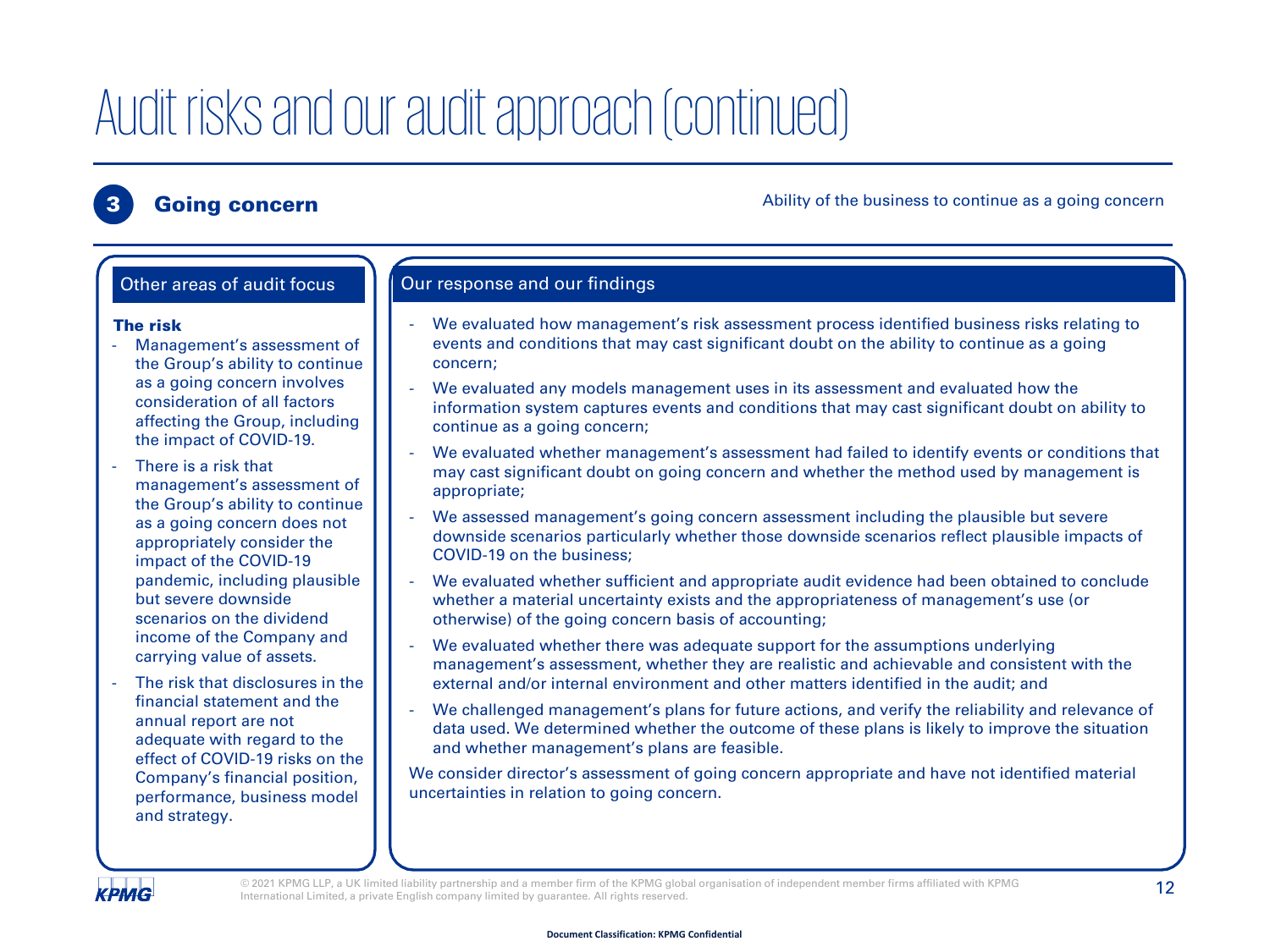#### Expenses may be materially misstated

#### Other areas of audit focus

#### The risk

Expenses could be recorded in the incorrect period (cut-off), at the incorrect amount (accuracy) or not recorded at all (completeness).

#### Our response and findings

- We traced a sample of administrative expenses and staff costs transactions back to the supporting documentation and to bank statements.
- We reviewed a sample of payments made post period end to identify expenses that may have been omitted in the period.
- Our work identified 3 misstatements which were subsequently corrected by management. Refer to page 23 for a summary of corrected misstatements, the three misstatements relating to expenses were corrected by the first journal on page 23.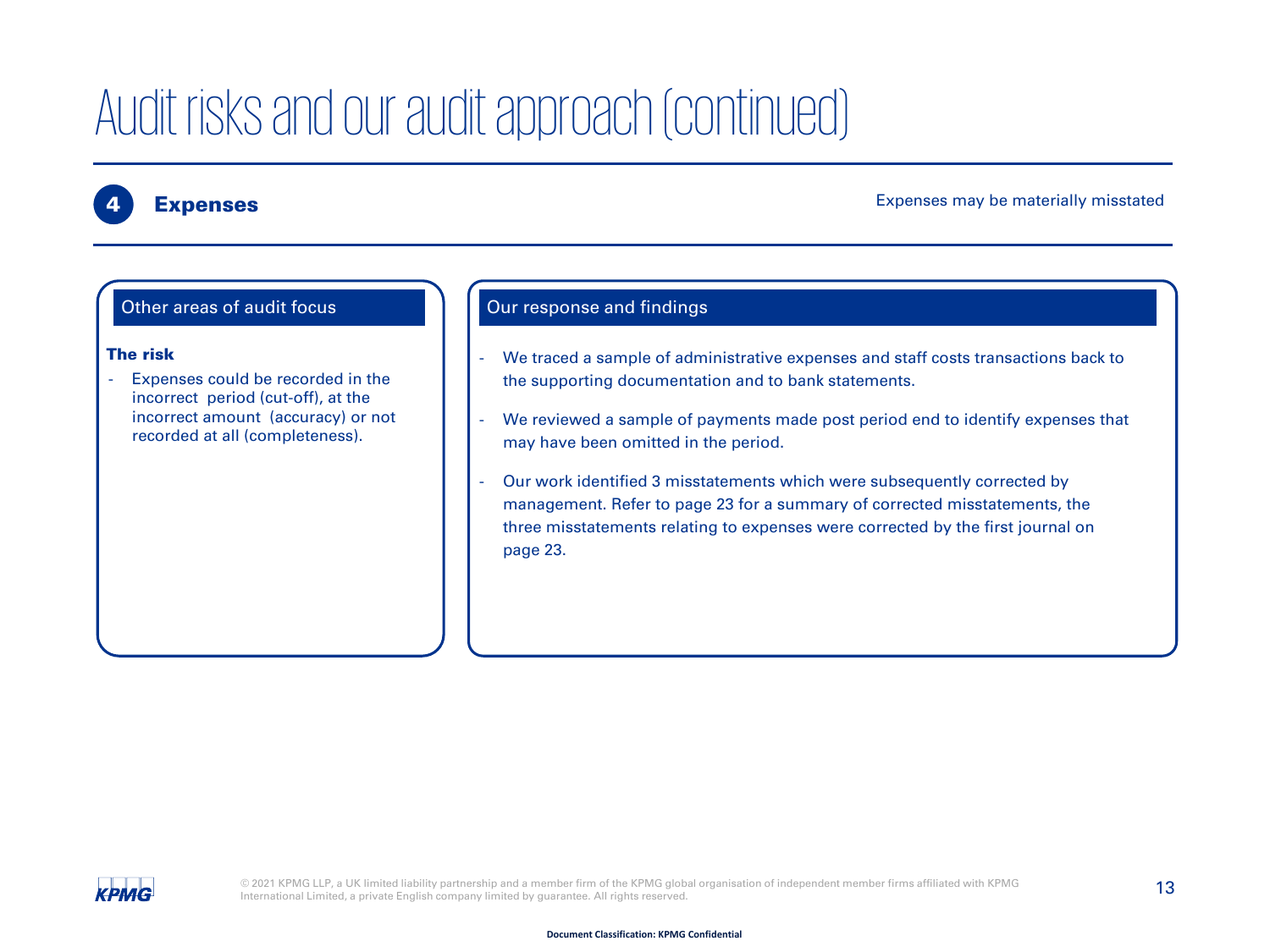#### **Cash**

Cash balances may be materially misstated



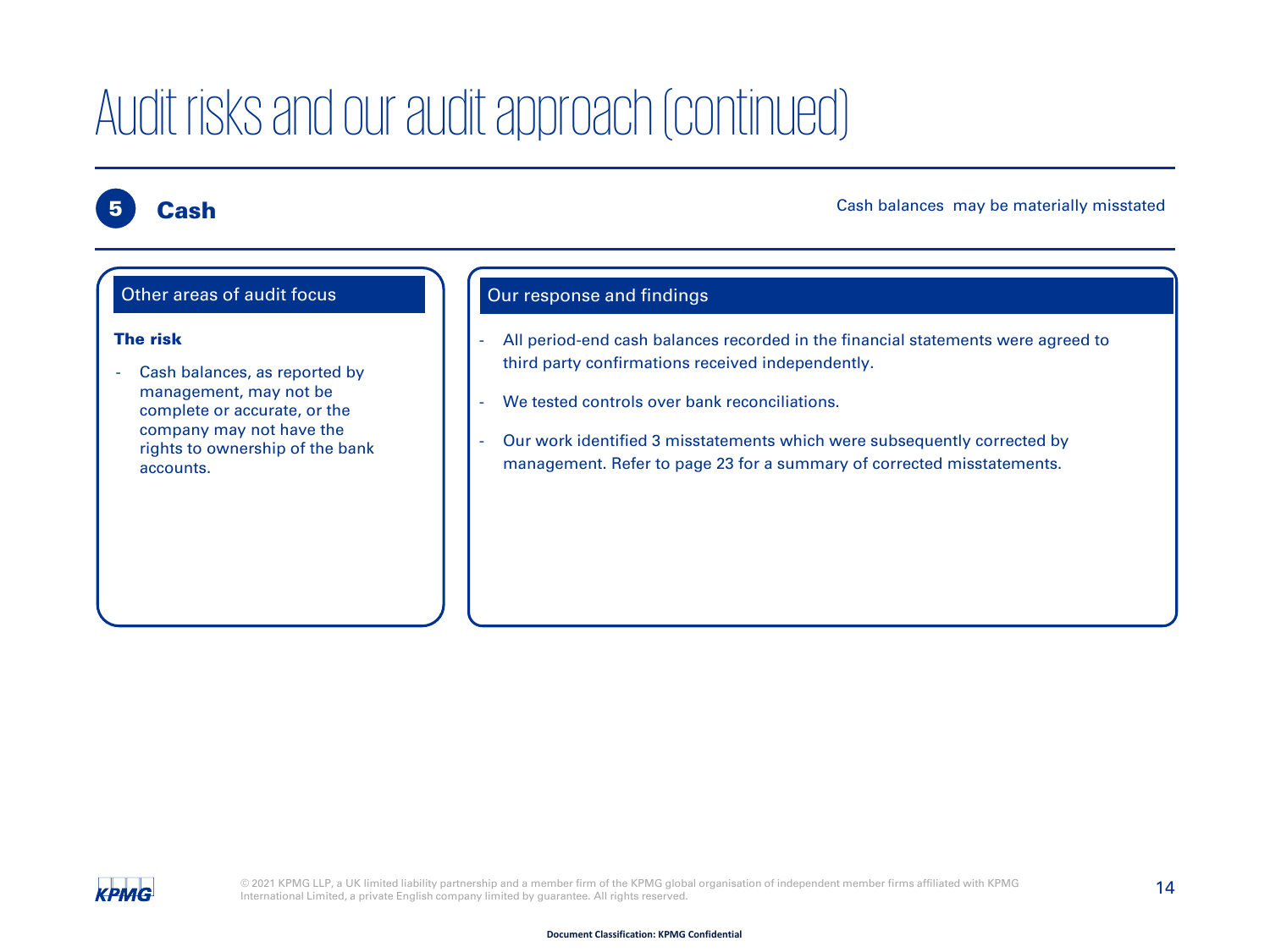### Wider scope reporting

This report has been prepared in accordance with the responsibilities set out within the Audit Scotland's Code of Audit Practice which required us to report on the company's arrangements in the context of four dimensions:

- Financial sustainability;
- Financial management;
- Governance and transparency, and
- Value for Money.

Our findings are summarised on slides 15-18. In our assessment we took into account that the Bank is in an early stage of their operations; with certain processes and controls still in development or implementation phase. We recognise the progress the Bank has made in addressing the four dimensions.

### Financial sustainability

Financial sustainability looks forward to the medium and longer term to consider whether the body is planning effectively to continue to deliver its services or the way in which they should be delivered.

#### Work performed:

- Interviews with the executive team;
- Review of going concern assessment prepared by the directors (ref to page 12);
- Audit work over budgets and cashflow forecasts used in the going concern assessment;
- Review of current funding arrangements with the Scottish Government

#### Findings:

- The Bank is at an early stage of their development and are fully reliant on Scottish Government;
- It is intended that the Bank will become financially self-sustaining in the medium term. The Bank will achieve this by generating income from the investments it makes and by closely controlling its costs and expenses.
- The bank have made some important steps in the period in establishing their financial sustainability, in particular initiating the process for obtaining FCA permissions;
- Establishing and maintaining investments pipeline is crucial for achieving sustainability and will be assessed in future periods.

#### Conclusion

- We have not identified a significant risk in relation to Financial sustainability;
- Based on the work performed, we consider the arrangements in place to be effective and appropriate for the current early stage of the Bank's operations.

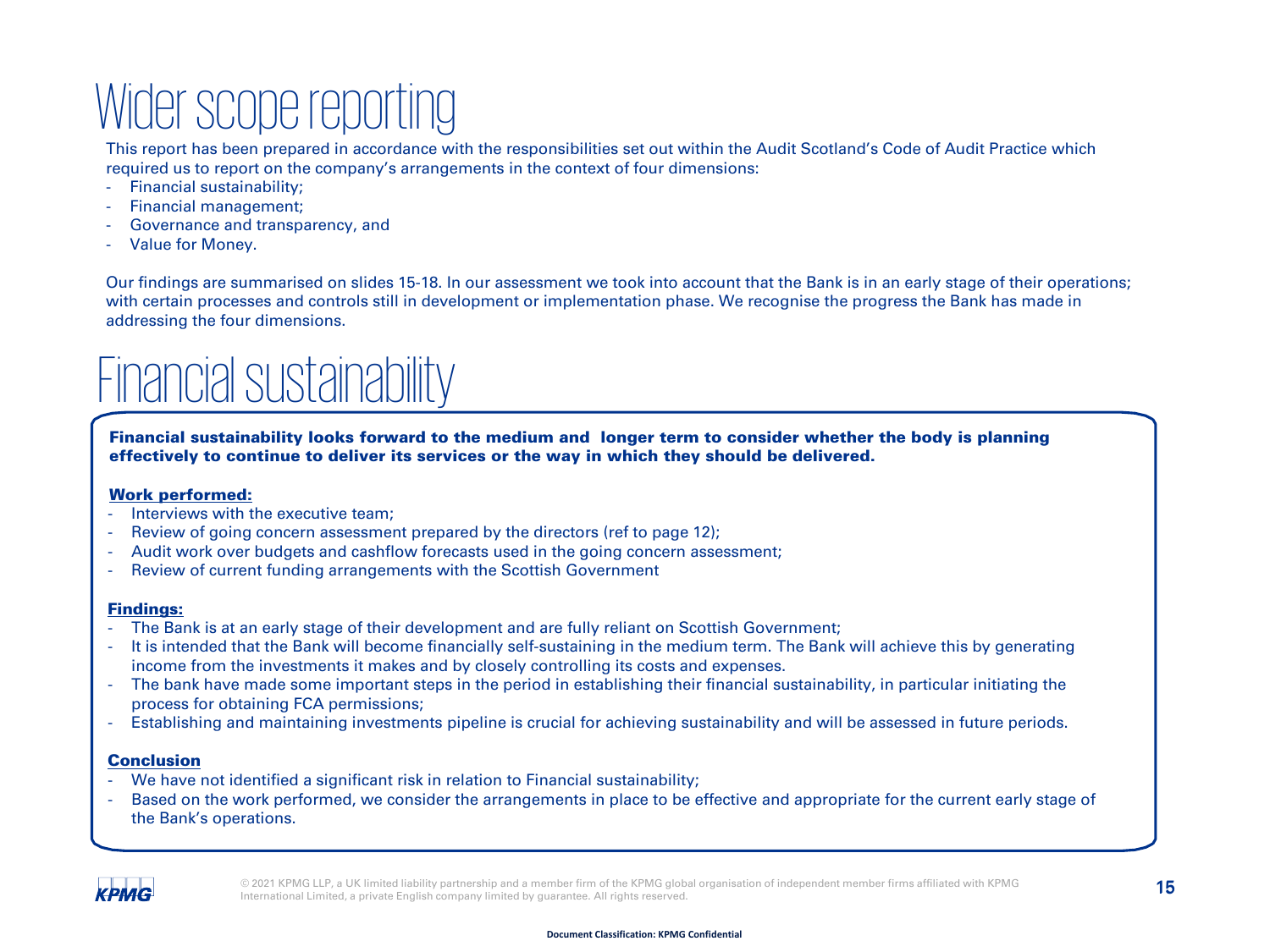### Wider scope reporting - Financial management

Financial management is concerned with financial capacity, sound budgetary processes and whether the control environment and internal controls are operating effectively.

#### Work performed:

- Review of relevant policies;
- Interviews with the executive team:
- Walkthroughs of the finance processes relevant to reporting:
- Audit work over annual reporting;
- Audit work over budgets and cashflow forecasts used in the going concern assessment.

#### **Findings**

SNIB adopted a "Financial Management policy" designed to ensure that the Bank operates with robust financial systems, processes, procedures and controls; and that the Bank complies with all relevant requirements for its financial records and reporting and a "Financial Reporting policy"

The key processes in place include:

- Financial planning, budgeting and forecasting;
- General ledger management and internal controls;
- Treasury and cash management.
- Reporting:
	- Annual reporting;
	- Monthly and quarterly reporting;
	- Financial reporting to Scottish Government.

#### Conclusions:

- We have not identified a significant risk in relation to Financial management dimension;
- Based on the work performed, we consider the arrangements in place to be effective and appropriate for the current early stage of the Bank's operations.

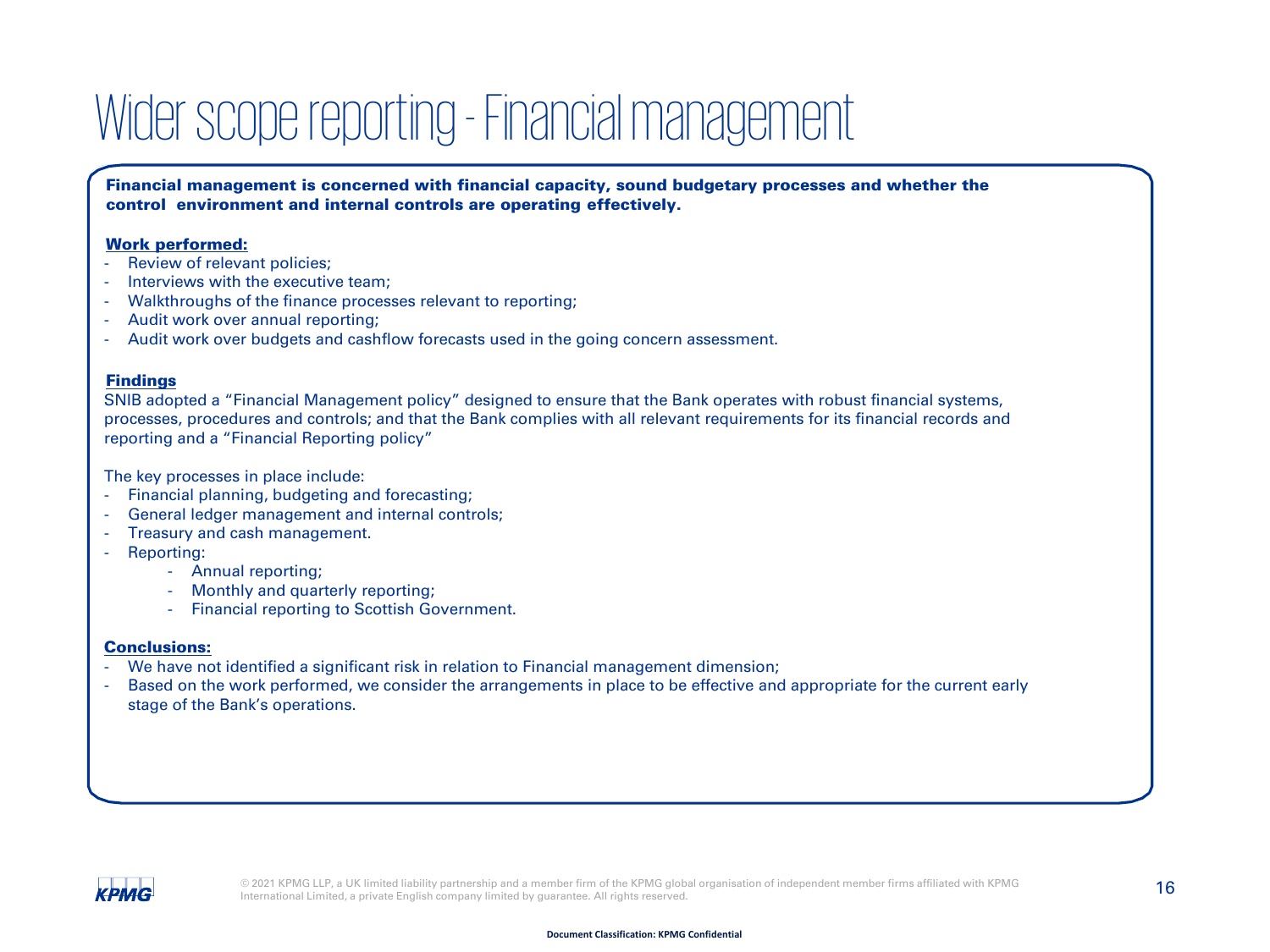### Wider scope reporting - Governance and transparency

Governance and transparency is concerned with the effectiveness of scrutiny and governance arrangements, leadership and decision-making, and transparent reporting of financial and performance information.

#### Work performed:

- Reviewing the organisational structure, reporting lines and level of scrutiny within SNIB;
- Review of board and committee minutes;
- Review of relevant policies:
- Interviews with the executive team:
- Reading the annual governance statement;
- Consideration of scrutiny over key risks.

#### Findings

SNIB complies with the UK Corporate Governance Code in so far as it is relevant and applicable.

#### Section 172 statement

SNIB has also considered its duties under Section 172 of the Companies Act 2006 (Strategic Report and Directors' Report) Regulations 2013 as well as the 'Guidance on the Strategic Report' issued by the Financial Reporting Council and the UK Corporate Governance Code 2016.

#### Gender pay gap

Gender pay gap legislation applies for the UK private sector companies and requires pay comparisons be made between the contractual pay of men and women including base salary, paid leave, pay allowances, shift pay and on-call and standby payments. SNIB has adopted the legislation for transparency and therefore disclose a gender pay gap in line with the private sector calculation but using the two-year frequency of Public Sector Equality Duties (PSED) reporting.

#### Risk assessment

- The bank has a risk management framework which summarises key processes and methodologies applied to identify, evaluate, mitigate and monitor and report risks.

#### Conclusions:

- We have not identified a significant risk in relation to Governance and Transparency dimension;
- Based on the work performed, we consider the arrangements in place to be effective and appropriate for the current early stage of the Bank's operations.

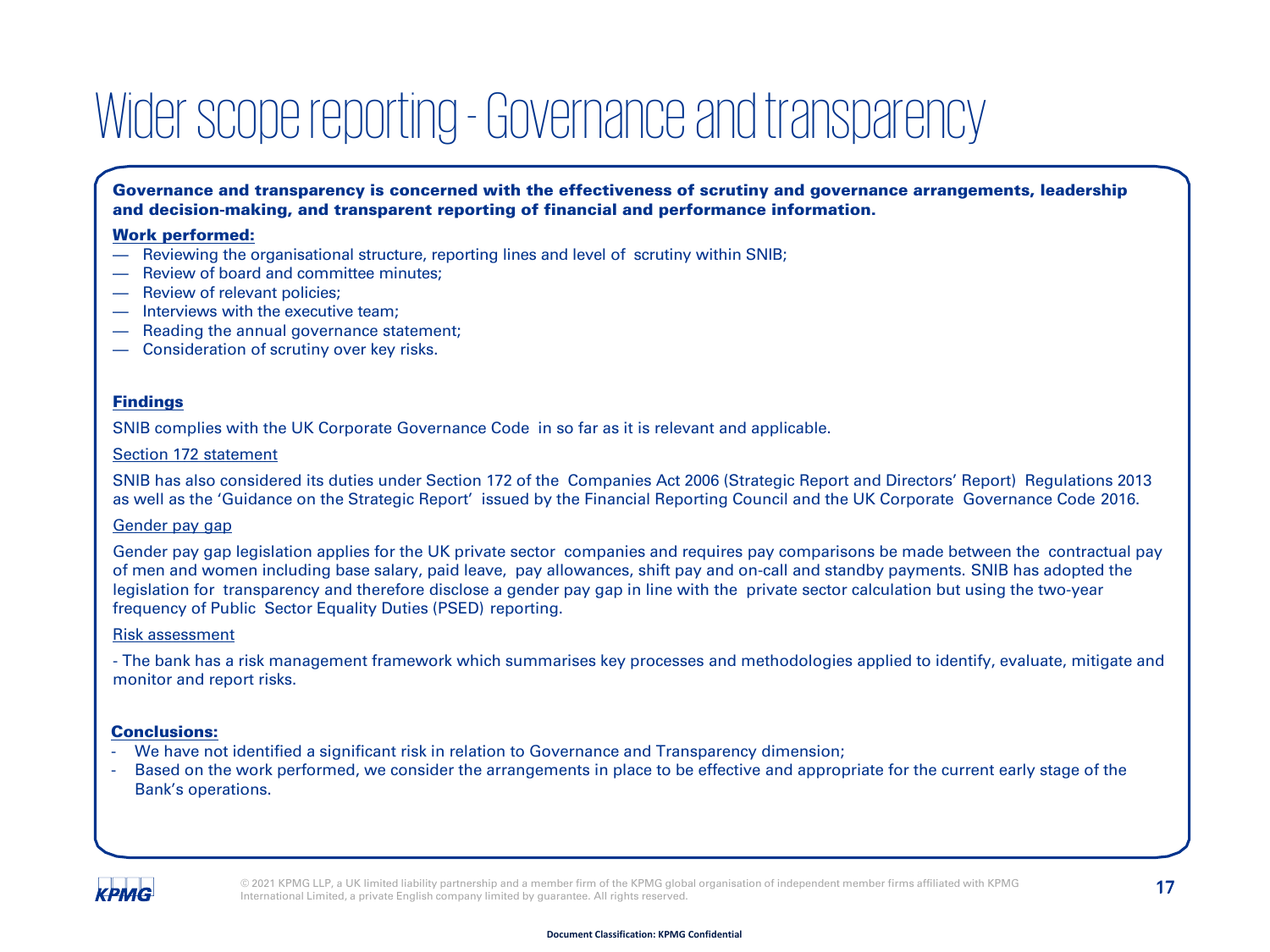### Wider scope reporting - Value for money

#### Value for money is concerned with using resources effectively and continually improving services.

#### Work performed:

- Review of relevant policies:
- Interviews with the executive team:
- Walkthroughs of the relevant processes (including appropriate segregation of duties)
- Audit work over expenses.

#### Findings:

SNIB are subject to Public Procurement law including; Procurement Reform (Scotland) Act 2014 and Procurement Regulations (Scotland) 2015 and 2016 as well as Requirements of the Scottish Public Finance Manual.

SNIB adopted a "Procurement and Outsourcing Policy" which summarises relevant processes design to ensure compliance with VfM principle.

The key controls and processes in place are:

- Separation of duties. In accordance with the Scottish Public Finance Manual, the Bank will ensure separation of duties:
	- In procurement and the award of contracts: Between financial / budgetary authority and procurement authority
	- In the purchasing cycle: Between staff who place orders, those who receive goods or services, and those who authorise payment.
- **Supplier Due Diligence and Supplier Monitoring.** Undertaking an assessment of the risks associated with the proposed supplier, service/goods to be provided and the use of these services by the Bank. Thereafter reviewing and updating supplier due diligence on an annual basis.
- **Effective Competition and Value for Money.** Engaging procurement support early, avoiding distressed purchases, and ensuring a strong link between Procurement and Finance on the management of supplier costs for budgeting purposes.
- Appropriate contractual arrangements, including agreements review by Governance, Legal, Risk and Compliance

#### Conclusions:

- We have not identified a significant risk in relation to Value for money dimension;
- Based on the work performed, we consider the arrangements in place to be effective and appropriate for the current early stage of the Bank's operations.

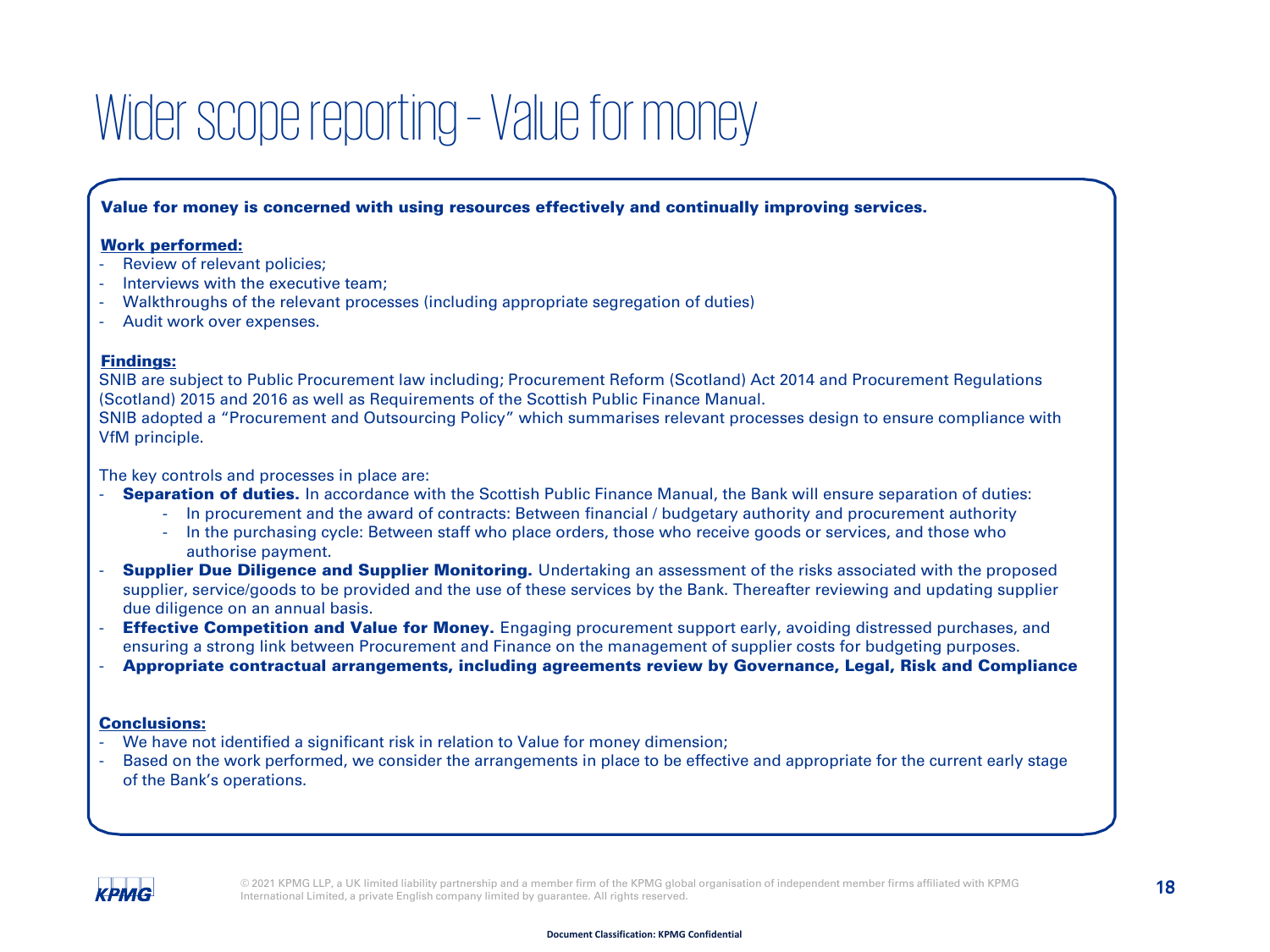# <span id="page-18-0"></span>Appendix

Page

#### **Contents**

|                                                            | г аче |
|------------------------------------------------------------|-------|
| Confirmation of independence                               | 20    |
| <b>Required communications with the Audit</b><br>Committee | 21    |
| Compliance with the UK Corporate Governance<br>Code        | 22    |
| Corrected audit misstatements                              | 23    |
| <b>KPMG's Audit Quality Framework</b>                      | 25    |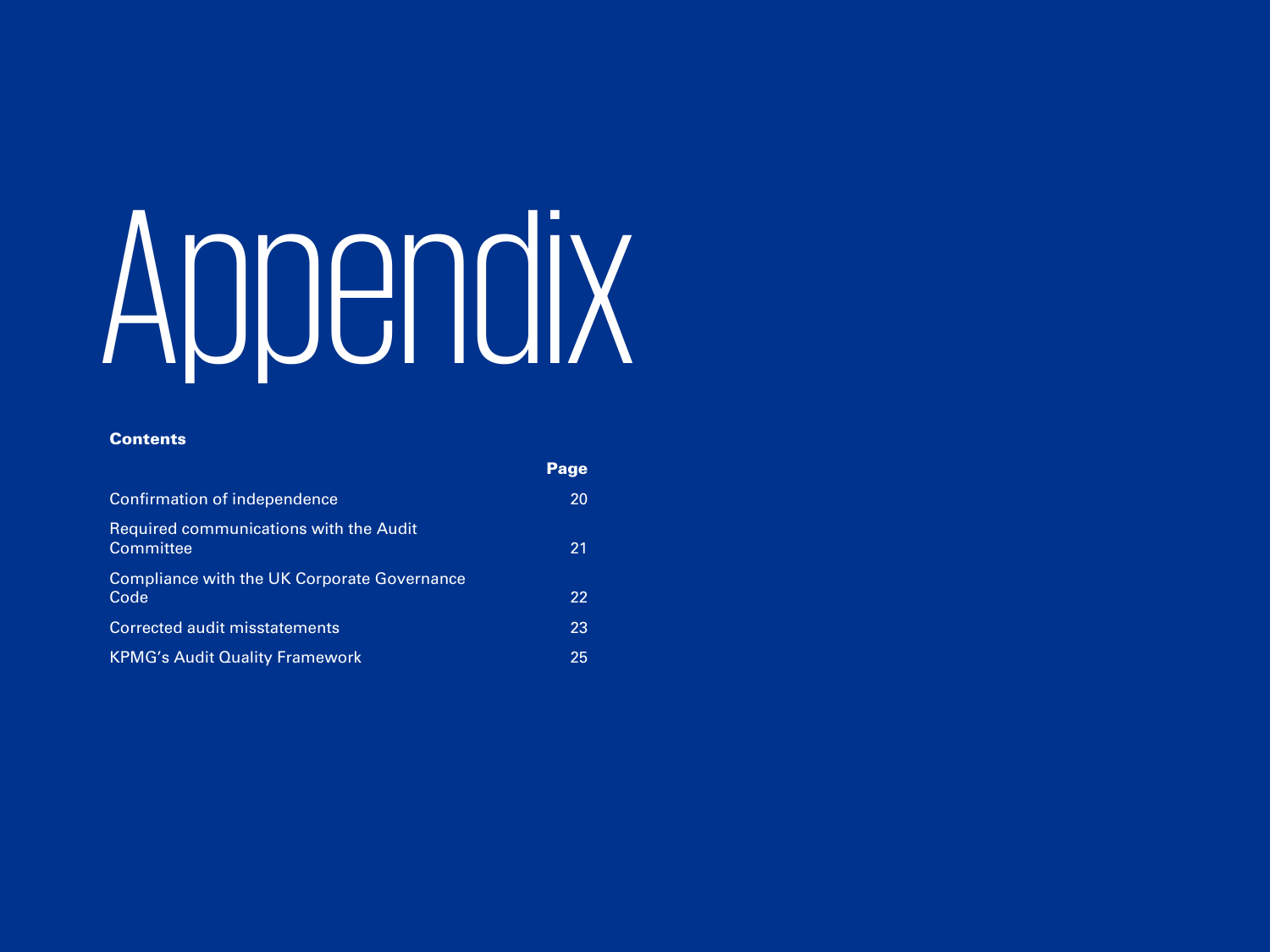### Confirmation of independence

We confirm that, in our professional judgement, KPMG LLP is independent within the meaning of regulatory and professional requirements and that the objectivity of the engagement partner and audit staff is not impaired.

#### To the Audit Committee

#### Assessment of our objectivity and independence as auditor of Scottish National Investment Bank Plc and its subsidiaries ("the Group")

Professional ethical standards require us to provide to you at the conclusion of the audit a written disclosure of relationships (including the provision of nonaudit services) that bear on KPMG LLP's objectivity and independence, the threats to KPMG LLP's independence that these create, any safeguards that have been put in place and why they address such threats, together with any other information necessary to enable KPMG LLP's objectivity and independence to beassessed.

This letter is intended to comply with this requirement and facilitate a subsequent discussion with you on audit independence andaddresses:

- general procedures to safeguard independence and objectivity;
- independence and objectivity considerations relating tothe provision of non-audit services; and
- independence and objectivity considerations relating toother matters.

#### General procedures to safeguard independence and objectivity

KPMG LLP is committed to being and being seen to be independent. As part of our ethics and independence policies, all KPMG LLP partners and staff annually confirm their compliance with our ethics and independence policies and procedures including in particular that they have no prohibited shareholdings. Our ethics and independence policies and procedures are fully consistent with the requirements of the FRC Ethical Standard. As a result we have underlying safeguards in place to maintain independence through:

- instilling professional values;
- communications;
- internal accountability;
- risk management;
- independent reviews.

We are satisfied that our general procedures support our independence and objectivity.

#### Independence and objectivity considerations relating to the provision of non-audit services

We have not provided any non-audit services to the Group.

#### Application of the FRC Ethical Standard 2019

That standard became effective for the first period commencing on or after 15 March 2020, except for the restrictions on non-audit and additional services that became effective immediately at that date, subject to grandfathering provisions.

We confirm that as at date of this document we are not providing any non-audit or additional services that required to be grandfathered.

#### Confirmation of audit independence

We confirm that as of the date of this letter, in our professional judgment, KPMG LLP is independent within the meaning of regulatory and professional requirements and the objectivity of the Partner and audit staff is not impaired.

This report is intended solely for the information of the Audit Committee of the Group and should not be used for any other purposes.

We would be very happy to discuss the matters identified above (or any other matters relating to our objectivity and independence) should you wish to do so.

Yours faithfully

 $FMSLUP$ 

#### KPMG LLP

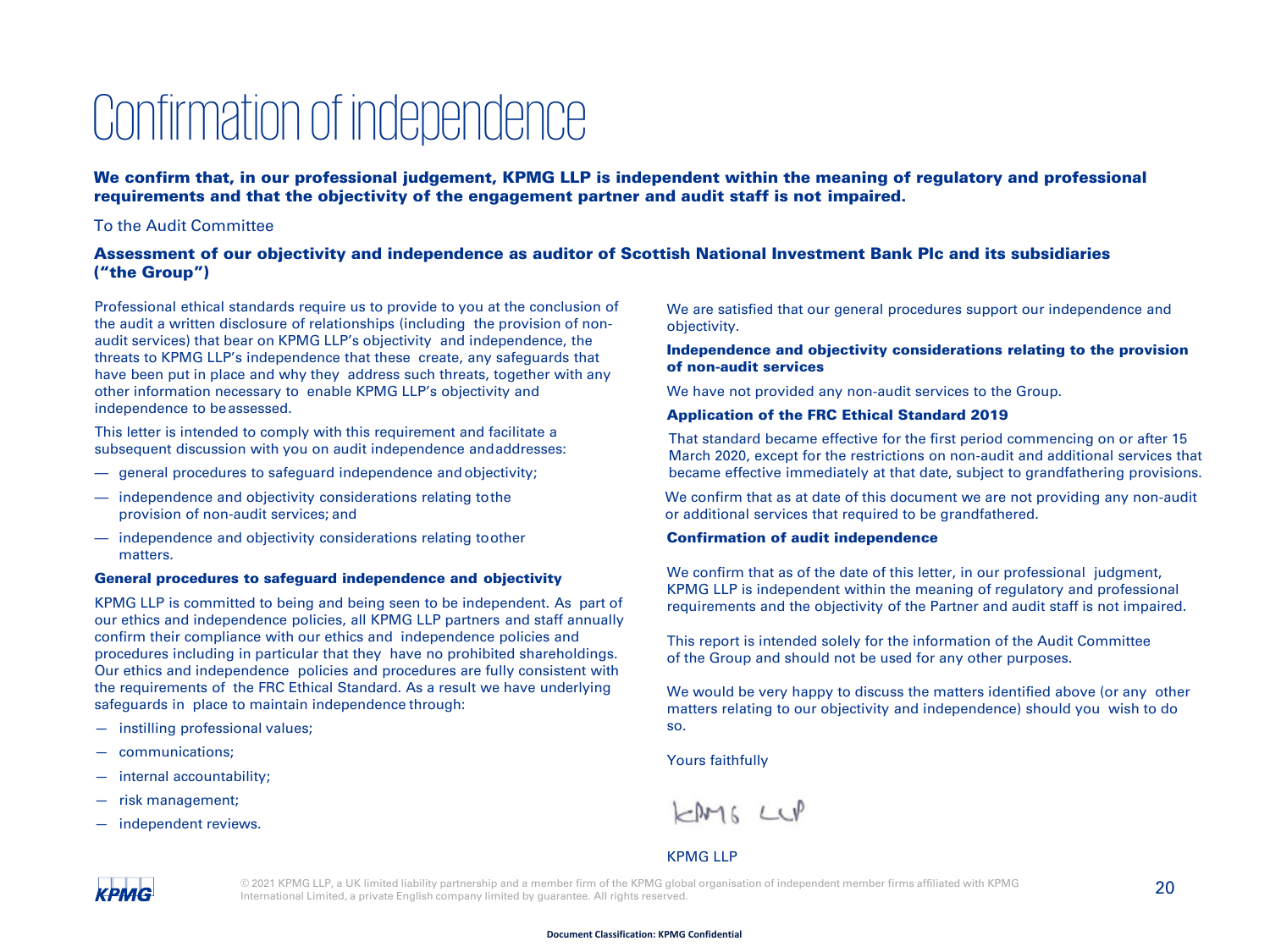### Required communications with the Audit Committee

| <b>Type</b>                                                                                                    |                       | <b>Response</b>                                                                                                                                                                                                                         | <b>Type</b>                                                                                            |     | <b>Response</b>                                                                                                                                                                                                                  |
|----------------------------------------------------------------------------------------------------------------|-----------------------|-----------------------------------------------------------------------------------------------------------------------------------------------------------------------------------------------------------------------------------------|--------------------------------------------------------------------------------------------------------|-----|----------------------------------------------------------------------------------------------------------------------------------------------------------------------------------------------------------------------------------|
| <b>Our draft</b><br>management                                                                                 | $\left($ ок $\right)$ | We have not requested any specific<br>representations in addition to those areas                                                                                                                                                        | <b>Significant</b><br>difficulties                                                                     | OK  | No significant difficulties were encountered<br>during the audit.                                                                                                                                                                |
| representation<br>letter                                                                                       |                       | normally covered by our standard<br>representation letter for the period ended 31<br><b>March 2021.</b>                                                                                                                                 | <b>Modifications</b><br>to auditor's<br>report                                                         |     | None.                                                                                                                                                                                                                            |
| <b>Adjusted audit</b><br>differences                                                                           |                       | There were adjusted audit differences in<br>relation to cash and expenses- refer to page<br>23 for further detail.                                                                                                                      | <b>Disagreements</b><br>with                                                                           |     | The engagement team had no<br>disagreements with management and no                                                                                                                                                               |
| <b>Unadjusted</b><br>audit<br>differences                                                                      |                       | No unadjusted audit differences have been<br>identified.                                                                                                                                                                                | management or<br>scope<br><b>limitations</b>                                                           |     | scope limitations were imposed by<br>management during the audit.                                                                                                                                                                |
| <b>Related parties</b>                                                                                         |                       | There were no significant matters that arose<br>during the audit in connection with the                                                                                                                                                 | <b>Other</b><br><b>information</b>                                                                     | (ок | No material inconsistencies were identified<br>related to other information in the annual<br>report, Strategic and Directors' reports.                                                                                           |
|                                                                                                                |                       | entity's related parties, subject to receipt of a<br>complete and accurate related party listing.                                                                                                                                       |                                                                                                        |     | The Strategic report is fair, balanced and<br>comprehensive, and complies with the law.                                                                                                                                          |
| <b>Other matters</b><br>warranting<br>attention by the<br><b>Audit</b><br><b>Committee</b>                     |                       | There were no matters to report arising from<br>the audit that, in our professional judgment,<br>are significant to the oversight of the financial<br>reporting process.                                                                | <b>Breaches of</b><br>independence                                                                     | (ок | No matters to report. The engagement team<br>and others in the firm have complied with<br>relevant ethical requirements regarding<br>independence.                                                                               |
| <b>Control</b><br>deficiencies                                                                                 |                       | No significant control deficiencies have been<br>identified. One other control deficiency in<br>relation to the review control within the<br>valuation of unlisted investments process as<br>reported on page 11.                       | <b>Accounting</b><br>practices                                                                         |     | Over the course of our audit, we have<br>evaluated the appropriateness of the<br>Company's accounting policies, accounting<br>estimates and financial statement<br>disclosures. In general, we believe these are<br>appropriate. |
| <b>Actual or</b><br>suspected fraud,<br>noncompliance<br>with laws or<br>regulations or<br><b>illegal acts</b> |                       | No actual or suspected fraud involving<br>management, employees with significant<br>roles in internal control, or where fraud<br>results in a material misstatement in the<br>financial statements were identified during<br>the audit. | <b>Significant</b><br>matters<br>discussed or<br>subject to<br>correspond-<br>dence with<br>management |     | The significant matters arising from the<br>audit, such as delays to the finalisation due<br>to additional information requirements for<br>unlisted investments were discussed with<br>management.                               |



© 2021 KPMG LLP, a UK limited liability partnership and a member firm of the KPMG global organisation of independent member firms affiliated with KPMG  $\, 21$ International Limited, a private English company limited by guarantee. All rights reserved.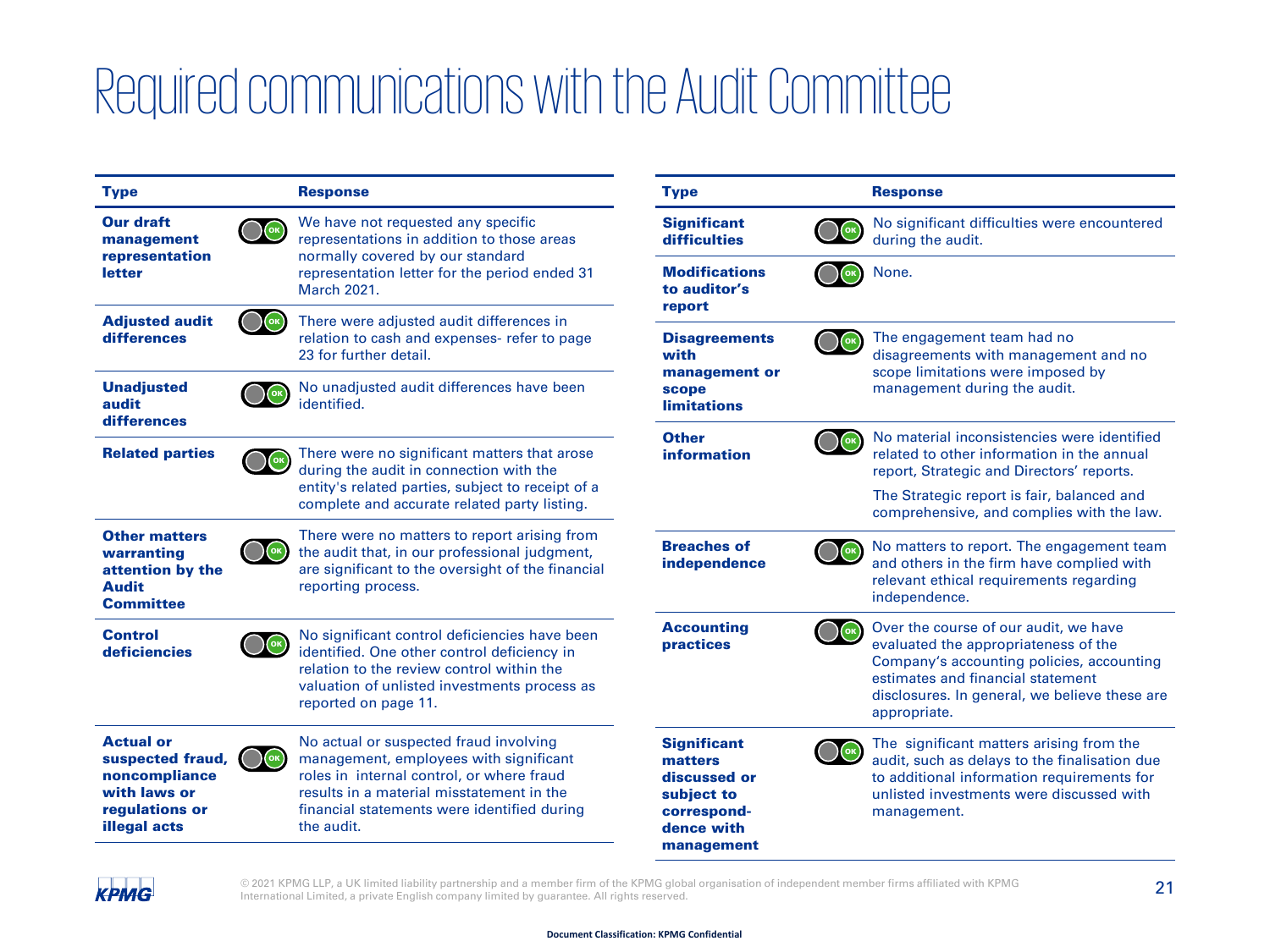### Compliance with the UK Corporate Governance Code

We have communicated the information we believe to be relevant to the board and the audit committee, in the context of fulfilling their responsibilities under the Corporate Governance Code provisions.

Our auditor's report sets out information relevant to understanding the rationale and evidence to support our professional judgement exercised in the course of the audit and in reaching an opinion on the financial statements. Our comments on additional areas are below.

#### Principal risks

We have shared our recommendations in relation to principal and emerging risks disclosures in the annual report.



We believe that the principal risks facing the company and identified by management in the Annual Report are a robust assessment of the Company. The disclosure is proportionate to the early stage of the Bank's operations but we expect these to be expanded in future years.

#### Significant accounting policies

We consider that the accounting policies applied are appropriate in the circumstances of SNIB plc. We have also reviewed the application of these policies and are not aware of any significant areas where the policies have not been properly applied

#### Longer term viability

The Company's statement of compliance properly reflects the Company's compliance with the provisions of the 2018 Code and the directors' statements regarding going concern and longer-term viability are consistent with knowledge obtained during our audit.

#### Significant accounting estimates

A number of the assumptions in the valuation of unquoted investments are highly judgemental. These estimates are supported by managements valuation governance process.

#### Risk management and internal control

We are satisfied that there are no significant deficiencies in internal control based on the audit work performed so far.

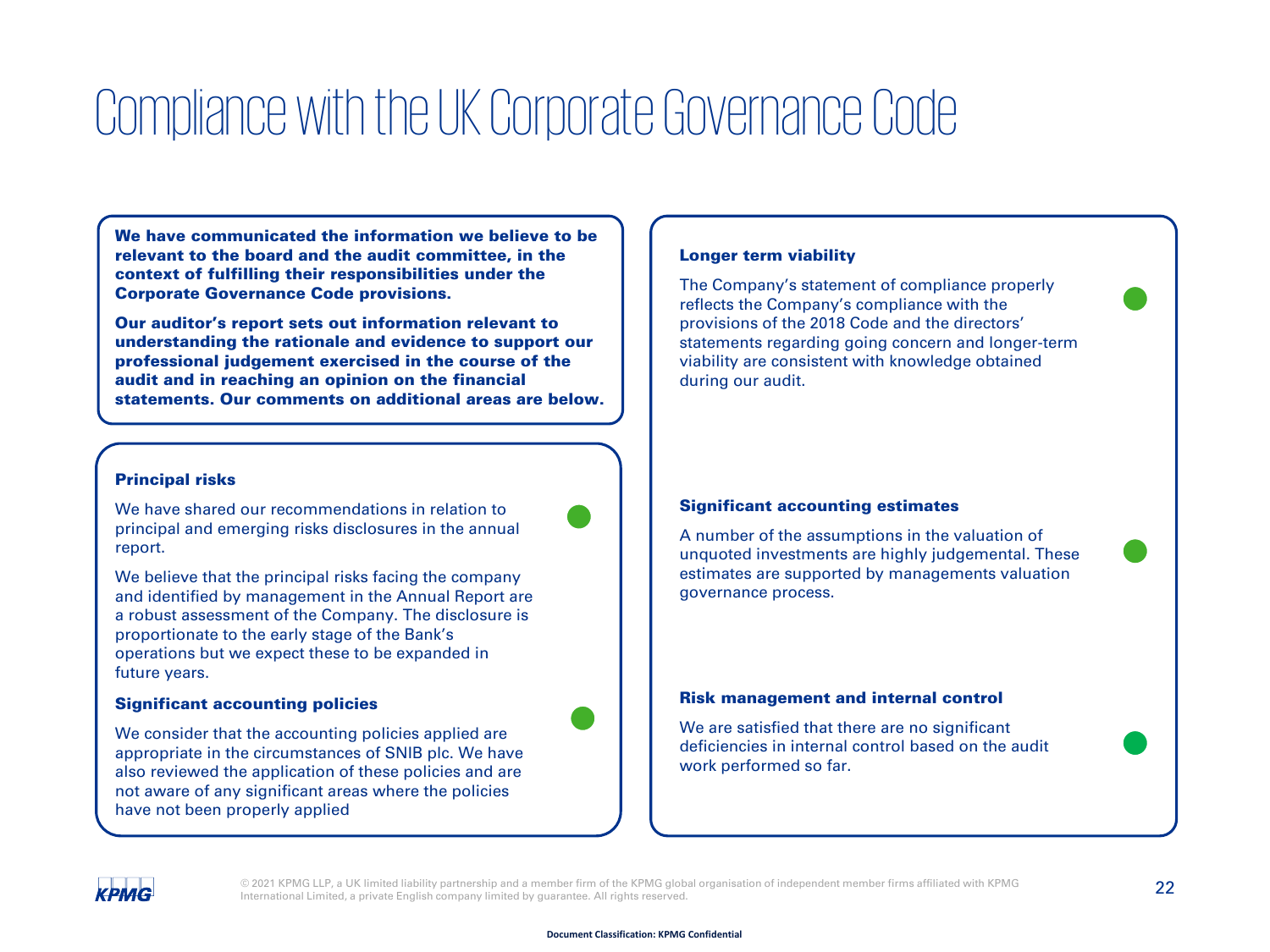### Corrected audit misstatements -Group

Three expenses in the total amount £54k related to the next reporting period were recognised in the current year. The management posted an adjustment to reduce expense in the period and recognise a corresponding prepayment:

|             |    |             | f'000 | f'000 |
|-------------|----|-------------|-------|-------|
| <b>SISL</b> | Dr | Prepayments | 54    |       |
|             |    | Expenses    |       | 54    |

Management had recorded a post year end payment run through the period end cash and creditor balance. The management posted the following adjustments:

| <b>SISL</b> | Dr        | Cash                  | 152 |     |
|-------------|-----------|-----------------------|-----|-----|
|             | Dr        | Intercompany debtor   |     | 600 |
|             | Cr        | <b>Creditors</b>      |     | 752 |
| <b>SIL</b>  | Dr        | Intercompany debtor   | 200 |     |
|             | <b>Cr</b> | Cash                  |     | 200 |
| <b>SNIB</b> | Dr        | Cash                  | 800 |     |
|             | Cr        | Intercompany creditor |     | 800 |

Deferred tax liability in the group accounts was not reduced by the amount of tax on losses incurred by SISL. Correcting journal posted by the management was:

| Group Dr | Deferred tax liability | 411 |     |
|----------|------------------------|-----|-----|
|          | <b>Tax Expense</b>     |     | 411 |

The total impact of the adjustments above on the group is:

| Dr  | Cash                  | 752 |     |             |                                                                              |
|-----|-----------------------|-----|-----|-------------|------------------------------------------------------------------------------|
| Dr  | Prepayments           | 54  |     |             |                                                                              |
|     | Expenses              |     | 54  | <b>SISL</b> | Scottish Investments Services Limited                                        |
| -Cr | Creditors (incl. DTL) |     | 341 | <b>SNIB</b> | <b>Scottish Investments Limited</b><br>Scottish National Investment Bank plc |
|     | Tax expense           |     | 411 |             |                                                                              |

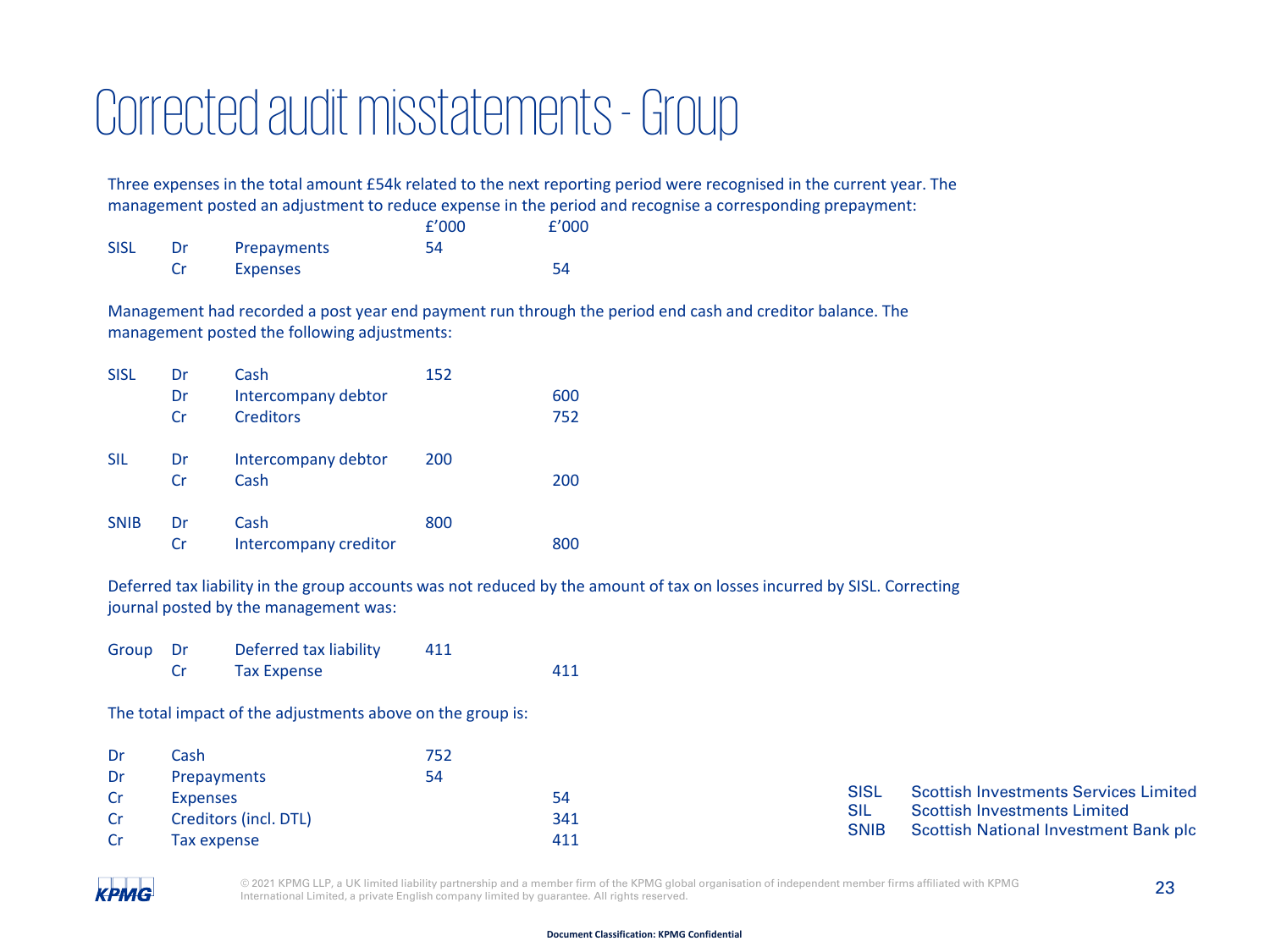### Corrected audit misstatements -Parent

Intercompany debtor to SIL was classified as a current asset on the SNIB plc standalone balance sheet. The debtor is repayable on demand, however SNIB have no intention to request repayment in short term and are not expecting to realise this asset within 12 months of the balance sheet date. A correcting journal was posted to reclass this balance into non-current assets.

|                                         |                                                         | f'000  | f'000  |
|-----------------------------------------|---------------------------------------------------------|--------|--------|
| <b>SNIB plc</b><br>(parent<br>accounts) | <b>Trade and other</b><br>receivables - non-<br>current | 22,873 |        |
|                                         | <b>Trade and other</b><br>receivables - current         |        | 22,873 |

SISL Scottish Investments Services Limited

- SIL Scottish Investments Limited
- SNIB Scottish National Investment Bank plc

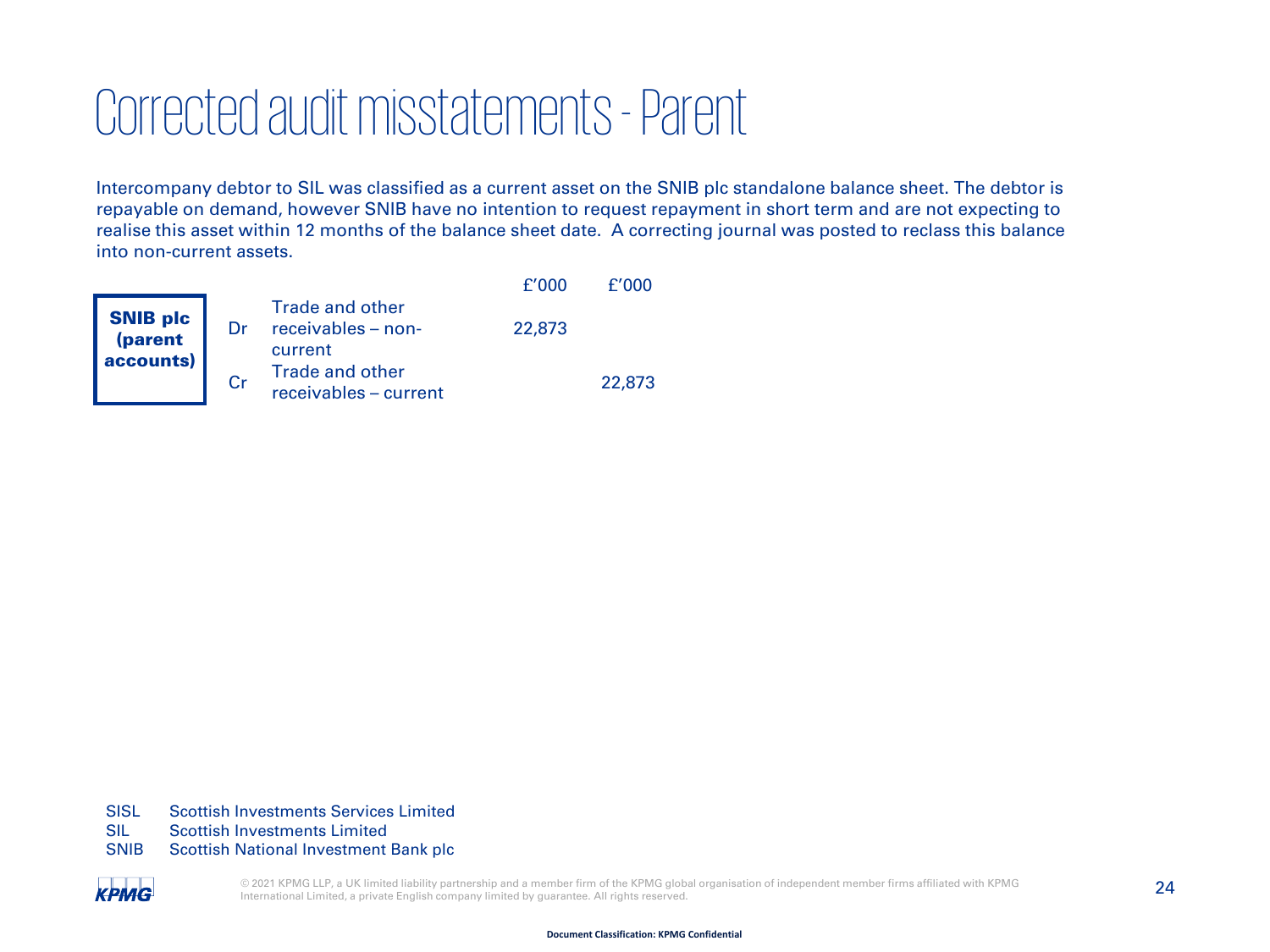### KPMG's Audit quality framework

Audit quality is at the core of everything we do at KPMG and we believe that it is not just about reaching the right opinion, but how we reach that opinion.

To ensure that every partner and employee concentrates on the fundamental skills and behaviours required to deliver an appropriate and independent opinion, we have developed our global Audit Quality Framework.

Responsibility for quality starts at the top through our governance structures as the UK Board is supported by the Audit Oversight Committee, and accountability is reinforced through the complete chain of command in all our teams.

Comprehensive effective monitoring processes — Significant investment in technology to achieve consistency and enhance audits — Obtain feedback from key stakeholders — Evaluate and appropriately respond to feedback and findings — Professional judgement and scepticism Direction, supervision and review — Ongoing mentoring and on the job coaching, including the second line of defence model — Critical assessment of audit evidence — Appropriately supported and documented conclusions — Insightful, open and honest two way communications — Technical training and support — Accreditation and licensing — Access to specialist networks Consultation processes — Business understanding and industry knowledge Capacity to deliver valued insights Select entities within risk tolerance — Manage audit responses to risk — Robust client and engagement acceptance and continuance processes — Client portfolio management — Recruitment, promotion, retention Development of core competencies, skills and personal qualities — Recognition and reward for quality work Capacity and resource management — Assignment of team members and specialists — KPMG Audit and Risk Management Manuals — Audit technology tools, templates and guidance — KPMG Clara incorporating monitoring capabilities at engagement level — Independence policies Commitment to continuous improvement– **Association** with the right entities Clear standards and robust audit tools Recruitment, development and assignment of appropriately qualified personnel Commitment to technical excellence and quality service delivery Performance of effective and efficient audits